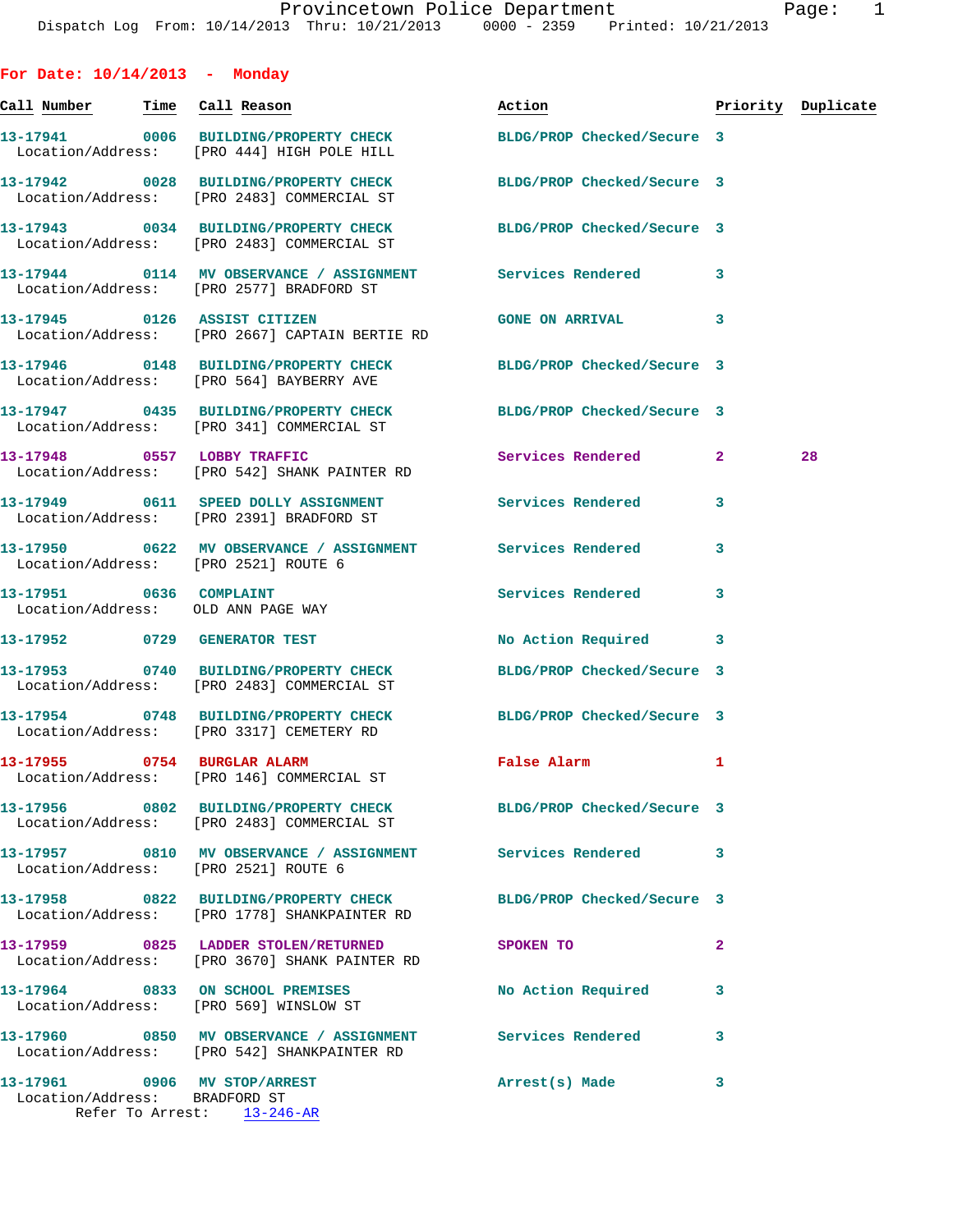|                                                                  | Dispatch Log From: 10/14/2013 Thru: 10/21/2013 0000 - 2359 Printed: 10/21/2013                                   | Provincetown Police Department | Page: 2                 |
|------------------------------------------------------------------|------------------------------------------------------------------------------------------------------------------|--------------------------------|-------------------------|
|                                                                  | 13-17962 0909 MV STOP/NO ACTION No Action Required 3<br>Location/Address: [PRO 32] BRADFORD ST                   |                                |                         |
|                                                                  | 13-17963 0939 VERBAL/DEFECTIVE<br>Location/Address: [PRO 32] BRADFORD ST                                         | <b>VERBAL WARNING</b> 3        |                         |
|                                                                  | 13-17965 1007 BUILDING/PROPERTY CHECK BLDG/PROP Checked/Secure 3<br>Location/Address: [PRO 2206] COMMERCIAL ST   |                                |                         |
|                                                                  | 13-17966 1027 RESIDENTIAL B&E<br>Location/Address: [PRO 542] SHANK PAINTER RD                                    | SPOKEN TO                      | $\mathbf{2}$            |
|                                                                  |                                                                                                                  | No Action Required             | $\mathbf{2}$            |
|                                                                  | 13-17969 1129 FALL/TRANSPORT<br>Location/Address: [PRO 116] COMMERCIAL ST                                        | Transported to Hospital 1      |                         |
| Location/Address: COMMERCIAL ST                                  | 13-17971 1217 PARK, WALK & TALK 1997 Services Rendered 2                                                         |                                |                         |
| Location/Address: [PRO 564] BAYBERRY                             | 13-17972 1231 BUILDING/PROPERTY CHECK BLDG/PROP Checked/Secure 3                                                 |                                |                         |
|                                                                  | 13-17973 1245 SYNCOPAL/TRANSPORT<br>Location/Address: [PRO 1953] COMMERCIAL ST                                   | Transported to Hospital 1      | 1                       |
|                                                                  | 13-17974 1325 BUILDING/PROPERTY CHECK Services Rendered 3<br>Location/Address: [PRO 75] CAPTAIN BERTIE RD        |                                |                         |
|                                                                  | 13-17975 1345 MONEY STOLEN<br>Location/Address: [PRO 542] SHANK PAINTER RD                                       | SPOKEN TO AND THE SPOKEN TO    | $\overline{2}$          |
|                                                                  | 13-17978               1352    TRAFFIC ASSIST<br>Location/Address:     [PRO 105] COMMERCIAL ST                   | Services Rendered              | $\overline{\mathbf{3}}$ |
| 13-17976 1355 LOST BRACELET<br>Location/Address: SHANKPAINTER RD |                                                                                                                  | Services Rendered 3            |                         |
|                                                                  |                                                                                                                  | Services Rendered 2            |                         |
|                                                                  | 13-17977 1402 HEART PROBLEMS/TRANSPORT Transported to Hospital 1<br>Location/Address: [PRO 440] HARRY KEMP WAY   |                                |                         |
|                                                                  | 13-17980 1525 PARK, WALK & TALK<br>Location/Address: [PRO 106] COMMERCIAL ST                                     | Services Rendered 2            |                         |
|                                                                  | 13-17981 1534 BUILDING/PROPERTY CHECK BLDG/PROP Checked/Secure 3<br>Location/Address: [PRO 2898] JEROME SMITH RD |                                |                         |
|                                                                  | 13-17983 1602 PARK, WALK & TALK<br>Location/Address: [PRO 182] COMMERCIAL ST                                     | <b>Services Rendered</b> 2     |                         |
|                                                                  | 13-17984 1603 MV OBSERVANCE / ASSIGNMENT BLDG/PROP Checked/Secure 3<br>Location/Address: [PRO 2489] BRADFORD ST  |                                |                         |
|                                                                  | 13-17985 1613 PARKING COMPLAINT / GENERAL GONE ON ARRIVAL<br>Location/Address: PEARL ST + COMMERCIAL ST          |                                | 3                       |
| 13-17986 1654 LOOSE DOGS                                         | Location/Address: [PRO 357] COMMERCIAL ST                                                                        | Services Rendered              | $\mathbf{2}$            |
|                                                                  | 13-17987 1657 LOST DEBIT CARD<br>Location/Address: [PRO 3094] COMMERCIAL ST                                      | Services Rendered              | 3                       |
|                                                                  | 13-17988 1732 PARK, WALK & TALK<br>Location/Address: [PRO 105] COMMERCIAL ST                                     | Services Rendered              | $\mathbf{2}$            |
|                                                                  | 13-17989 1807 BUILDING/PROPERTY CHECK BLDG/PROP Checked/Secure 3<br>Location/Address: [PRO 1778] SHANKPAINTER RD |                                |                         |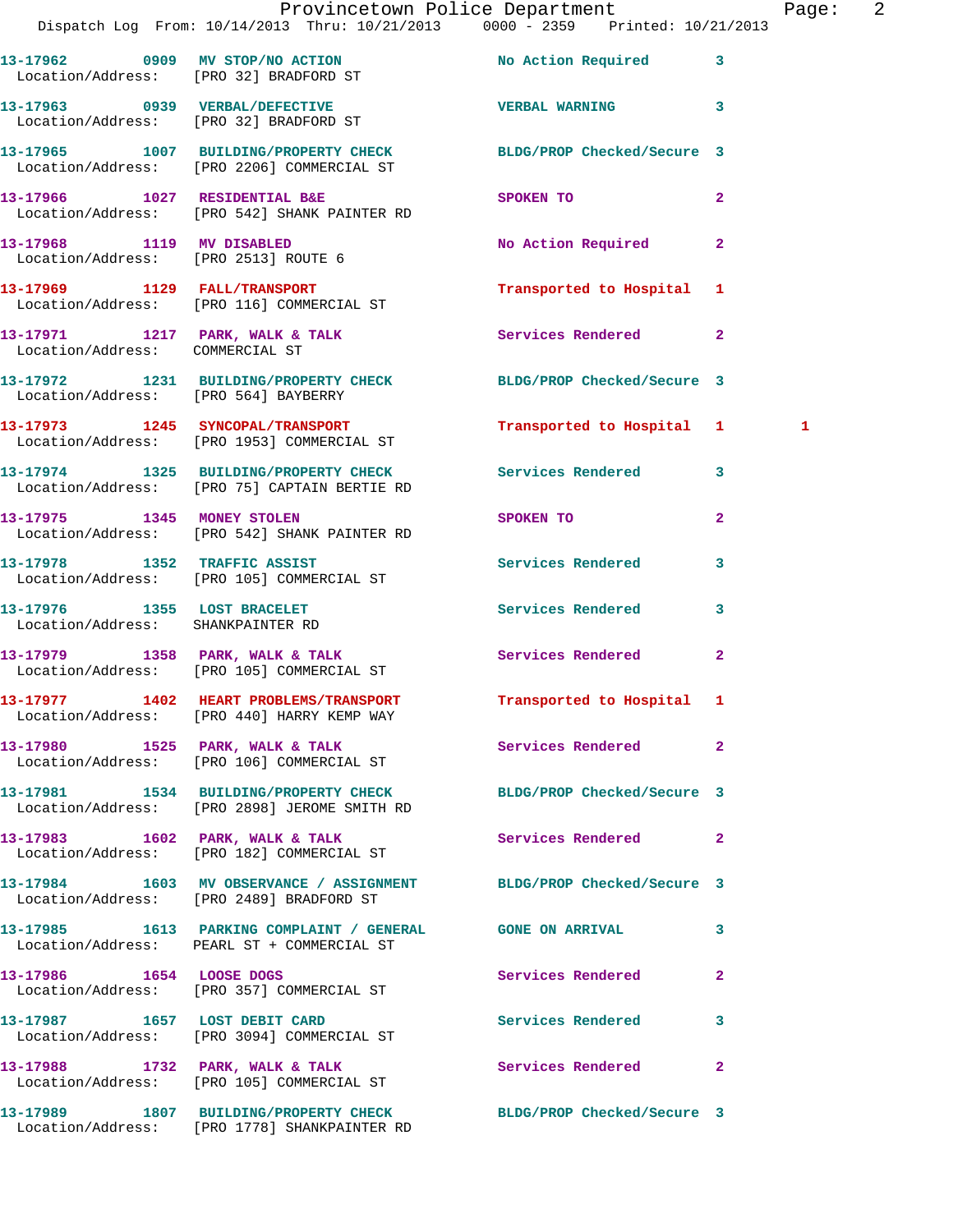|                                      | 13-17990 1815 MV STOP/VERBAL 90/17 STREAM VERBAL WARNING<br>Location/Address: ROUTE 6 + SNAIL RD                    |                             | 3              |  |
|--------------------------------------|---------------------------------------------------------------------------------------------------------------------|-----------------------------|----------------|--|
|                                      | 13-17991 1817 LOST MOTOROLA PHONE 5ervices Rendered<br>Location/Address: [PRO 3296] SHANK PAINTER RD                |                             | 3              |  |
|                                      | 13-17992 1826 BUILDING/PROPERTY CHECK BLDG/PROP Checked/Secure 3<br>Location/Address: [PRO 175] COMMERCIAL ST       |                             |                |  |
|                                      | 13-17993 1840 MV OBSERVANCE / ASSIGNMENT Services Rendered<br>Location/Address: BRADFORD ST EXT + TELEGRAPH HILL RD |                             | 3              |  |
|                                      | 13-17994 1859 MV STOP/90/7 NO HEADLIGHTS VERBAL WARNING<br>Location/Address: [PRO 2577] BRADFORD ST                 |                             | 3              |  |
|                                      | 13-17995 1903 MV STOP/VERBAL 89/9<br>Location/Address: [PRO 2577] BRADFORD ST                                       | <b>VERBAL WARNING</b>       | 3              |  |
|                                      | 13-17996 1912 PARK, WALK & TALK<br>Location/Address: [PRO 3085] COMMERCIAL ST                                       | <b>Services Rendered</b>    | $\mathbf{2}$   |  |
|                                      | 13-17997 1912 SPEED DOLLY ASSIGNMENT<br>Location/Address: [PRO 542] SHANK PAINTER RD                                | Services Rendered           | 3              |  |
|                                      | 13-17998 2013 DISTURBANCE<br>Location/Address: [PRO 3313] STANDISH ST                                               | Could Not Locate            | 1              |  |
|                                      | 13-17999 2038 MEDICAL EMERGENCY PATIENT REFUSAL<br>Location/Address: [PRO 513] PROVINCE RD                          |                             | 1              |  |
| Location/Address: [PRO 433] RYDER ST | 13-18000 2043 BUILDING/PROPERTY CHECK BLDG/PROP Checked/Secure 3                                                    |                             |                |  |
|                                      | 13-18001 2110 ASSIST CITIZEN<br>Location/Address: [PRO 1155] WINSLOW ST                                             | Could Not Locate 3          |                |  |
|                                      | 13-18002 2116 BUILDING/PROPERTY CHECK BLDG/PROP Checked/Secure 3<br>Location/Address: [PRO 440] HARRY KEMP WAY      |                             |                |  |
|                                      | 13-18003 2121 MEDICAL EMERGENCY<br>Location/Address: [PRO 1452] BRADFORD ST                                         | Transported to Hospital 1 1 |                |  |
|                                      | 13-18004 2136 LARCENY /FORGERY / FRAUD Services Rendered<br>Location/Address: [PRO 2266] COMMERCIAL ST              |                             | $\mathbf{2}$   |  |
| 13-18005 2141 POWER OUTAGES          |                                                                                                                     | <b>Services Rendered</b>    | 3              |  |
| 13-18006 2200 ALARM - GENERAL        | Location/Address: [PRO 3193] COMMERCIAL ST                                                                          | Services Rendered           | 1              |  |
|                                      | 13-18007 2221 BUILDING/PROPERTY CHECK<br>Location/Address: [PRO 306] COMMERCIAL ST                                  | BLDG/PROP Checked/Secure 3  |                |  |
|                                      | 13-18008 2240 ASSIST AGENCY / MUTUAL AID Services Rendered<br>Location/Address: [PRO 542] SHANK PAINTER RD          |                             | 3              |  |
| 13-18009 2258 FOLLOW UP              | Location/Address: [PRO 1937] UPPER MILLER HILL RD                                                                   | Services Rendered           | $\overline{a}$ |  |
|                                      | 13-18010 2312 BUILDING/PROPERTY CHECK<br>Location/Address: [PRO 2206] COMMERCIAL ST                                 | BLDG/PROP Checked/Secure 3  |                |  |
|                                      | 13-18011 2312 BUILDING/PROPERTY CHECK<br>Location/Address: [PRO 2483] COMMERCIAL ST                                 | Services Rendered           | 3              |  |
|                                      | 13-18012 2345 BUILDING/PROPERTY CHECK<br>Location/Address: [PRO 16] MAYFLOWER AVE                                   | BLDG/PROP Checked/Secure 3  |                |  |
|                                      | 13-18013 2348 MEDICAL EMERGENCY<br>Location/Address: [PRO 726] BRADFORD ST                                          | Transported to Hospital 1   |                |  |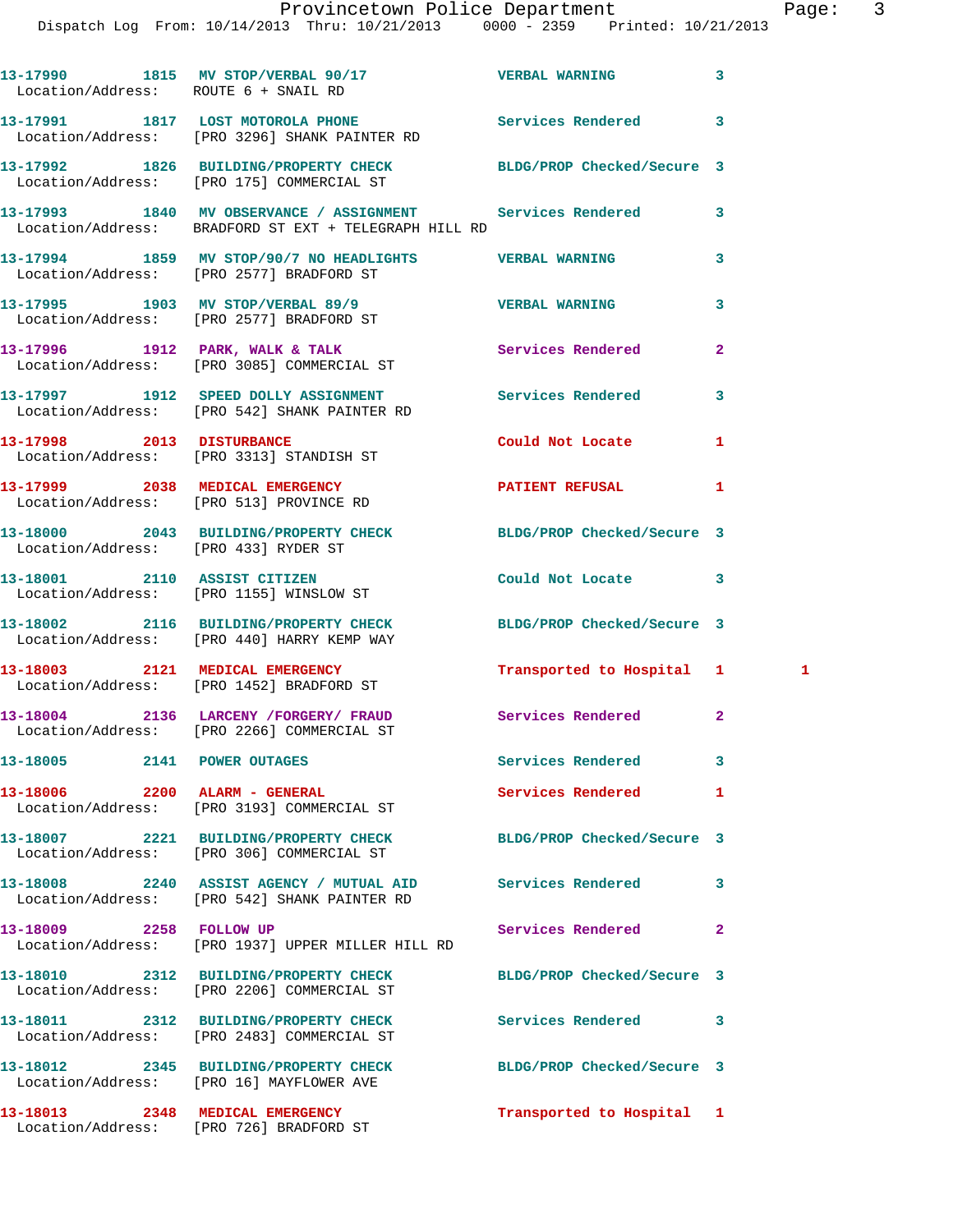**13-18014 2353 EXTRA PATROLS Services Rendered 1**  Location/Address: [PRO 3193] COMMERCIAL ST

## **For Date: 10/15/2013 - Tuesday**

Location/Address: [PRO 2521] ROUTE 6

|                                                                         | 13-18015 0150 BUILDING/PROPERTY CHECK<br>Location/Address: [PRO 2898] JEROME SMITH RD                               | Services Rendered 3        |              |    |
|-------------------------------------------------------------------------|---------------------------------------------------------------------------------------------------------------------|----------------------------|--------------|----|
|                                                                         | 13-18016 0152 BUILDING/PROPERTY CHECK<br>Location/Address: [PRO 519] RACE POINT RD                                  | BLDG/PROP Checked/Secure 3 |              |    |
|                                                                         | 13-18017 0456 BUILDING/PROPERTY CHECK<br>Location/Address: [PRO 391] COMMERCIAL ST                                  | Services Rendered 3        |              |    |
|                                                                         | 13-18018 0506 BUILDING/PROPERTY CHECK<br>Location/Address: [PRO 1638] COMMERCIAL ST                                 | BLDG/PROP Checked/Secure 3 |              |    |
|                                                                         | 13-18019 0543 LOBBY TRAFFIC<br>Location/Address: [PRO 542] SHANK PAINTER RD                                         | Services Rendered          | $\mathbf{2}$ | 24 |
|                                                                         | 13-18020 0626 SPEED DOLLY ASSIGNMENT<br>Location/Address: [PRO 2391] BRADFORD ST                                    | Services Rendered 3        |              |    |
|                                                                         | 13-18021 0756 COURT RUN<br>Location/Address: [PRO 542] SHANK PAINTER RD                                             | Taken/Referred to Other 3  |              |    |
|                                                                         | 13-18022 0800 BUILDING/PROPERTY CHECK<br>Location/Address: [PRO 2898] JEROME SMITH RD                               | BLDG/PROP Checked/Secure 3 |              |    |
| Location/Address: [PRO 571] ALDEN ST                                    | 13-18023 0805 BUILDING/PROPERTY CHECK BLDG/PROP Checked/Secure 3                                                    |                            |              |    |
| 13-18024 0807 MV STOP/NO ACTION<br>Location/Address: [PRO 2518] ROUTE 6 |                                                                                                                     | No Action Required 3       |              |    |
| 13-18025 0813 AT SCHOOL                                                 | Location/Address: [PRO 569] WINSLOW ST                                                                              | Services Rendered          | 3            |    |
|                                                                         | 13-18026 0827 BUILDING/PROPERTY CHECK<br>Location/Address: [PRO 2206] COMMERCIAL ST                                 | BLDG/PROP Checked/Secure 3 |              |    |
|                                                                         | 13-18027 0833 TOWS/BOAT MOVE<br>Location/Address: [PRO 116] COMMERCIAL ST                                           | Vehicle Towed              | 3            | 1  |
| 13-18028 0914 WIRES DOWN                                                | Location/Address: [PRO 1021] NICKERSON ST                                                                           | Services Rendered          | $\mathbf{2}$ |    |
|                                                                         | 13-18029 0918 BUILDING/PROPERTY CHECK<br>Location/Address: [PRO 2206] COMMERCIAL ST                                 | BLDG/PROP Checked/Secure 3 |              |    |
| Location: ROUTE 6 I/B                                                   | 13-18030                 0927     MV  OBSERVANCE  /  ASSIGNMENT                 Services  Rendered                3 |                            |              |    |
| 13-18031 0932 FUEL SPILL<br>Refer To Accident: 13-68-AC                 | Location/Address: NICKERSON ST + BRADFORD ST                                                                        | Services Rendered          | $\mathbf{2}$ |    |
|                                                                         | 13-18032 0948 BUILDING/PROPERTY CHECK<br>Location/Address: [PRO 3318] CEMETERY RD                                   | BLDG/PROP Checked/Secure 3 |              |    |
|                                                                         | 13-18033 1135 BUILDING/PROPERTY CHECK<br>Location/Address: [PRO 3318] CEMETERY RD                                   | BLDG/PROP Checked/Secure 3 |              |    |
| 13-18034 1135 DOG IN MV<br>Location/Address: [PRO 2520] PRINCE ST       |                                                                                                                     | Unfounded                  | $\mathbf{2}$ |    |
| 13-18035 1254 WILD CARE TRANSFER                                        |                                                                                                                     | Taken/Referred to Other 2  |              |    |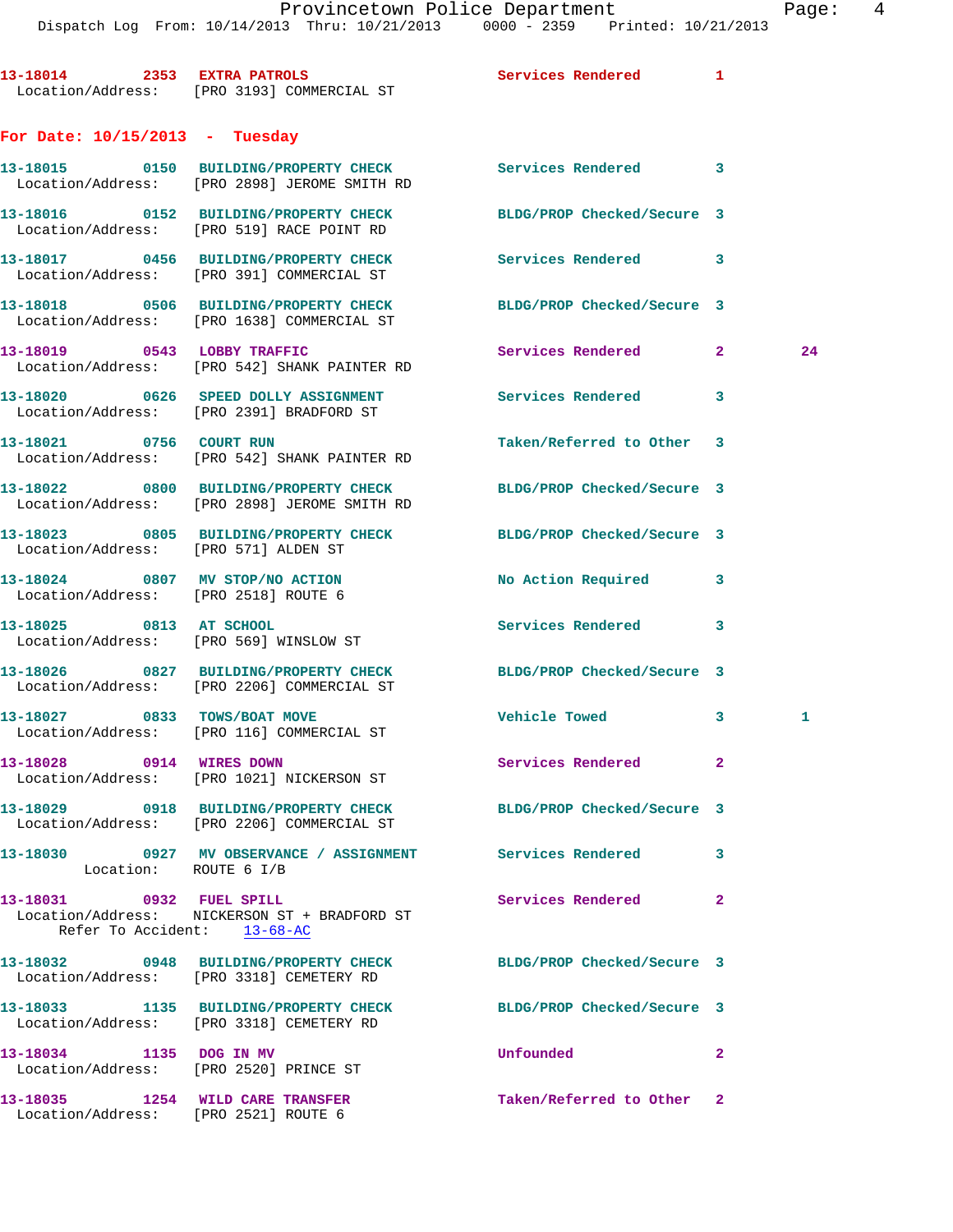|                                      | Dispatch Log From: 10/14/2013 Thru: 10/21/2013 0000 - 2359 Printed: 10/21/2013                                 | Provincetown Police Department         |                | Page: 5 |  |
|--------------------------------------|----------------------------------------------------------------------------------------------------------------|----------------------------------------|----------------|---------|--|
|                                      | 13-18036 1315 COURT RUN Services Rendered 3<br>Location/Address: [PRO 542] SHANK PAINTER RD                    |                                        |                |         |  |
|                                      | 13-18037 1323 MV DISABLED<br>Location/Address: [PRO 2513] ROUTE 6                                              | Unfounded 2                            |                |         |  |
|                                      | 13-18038 1328 BUILDING/PROPERTY CHECK BLDG/PROP Checked/Secure 3<br>Location/Address: [PRO 3259] MACMILLAN     |                                        |                |         |  |
|                                      | 13-18039 1328 BUILDING/PROPERTY CHECK BLDG/PROP Checked/Secure 3<br>Location/Address: [PRO 2500] COMMERCIAL ST |                                        |                |         |  |
|                                      | 13-18040 1336 VERBAL /1-WAY<br>Location/Address: [PRO 2577] BRADFORD ST                                        | VERBAL WARNING 3                       |                |         |  |
|                                      | 13-18041 1439 ALARM - FIRE<br>Location/Address: [PRO 3222] ALDEN ST                                            | False Alarm                            | $\mathbf{1}$   | 1       |  |
|                                      | 13-18042 1453 TURTLE RELEASE<br>Location/Address: [PRO 536] SHANK PAINTER RD                                   | Services Rendered 2                    |                |         |  |
|                                      | 13-18043 1518 LANDLORD/TENANT<br>Location/Address: [PRO 3313] STANDISH ST                                      | SPOKEN TO                              | $\overline{2}$ |         |  |
| Location/Address: [PRO 2513] ROUTE 6 | 13-18044 1558 MV OBSERVANCE / ASSIGNMENT Services Rendered 3                                                   |                                        |                |         |  |
| Location/Address: ROUTE 6 + SNAIL RD | 13-18045 1611 MV STOP/VERBAL 90/17 VERBAL WARNING                                                              |                                        | 3              |         |  |
| 13-18046 1623 MV STOP                | Location/Address: ROUTE 6 + SNAIL RD                                                                           | <b>VERBAL WARNING</b>                  | $\mathbf{3}$   |         |  |
|                                      | 13-18047 1630 ALARM - GENERAL<br>Location/Address: [PRO 2549] WEST VINE ST                                     | False Alarm <b>Francisco Executive</b> | $\mathbf{1}$   |         |  |
|                                      | 13-18048 1658 ASSIST CITIZEN<br>Location/Address: [PRO 442] HARRY KEMP WAY                                     | Could Not Locate 3                     |                |         |  |
|                                      | 13-18049 1723 BUILDING/PROPERTY CHECK BLDG/PROP Checked/Secure 3<br>Location/Address: [PRO 99] COMMERCIAL ST   |                                        |                |         |  |
|                                      | 13-18050 1739 MV OBSERVANCE / ASSIGNMENT Services Rendered 3<br>Location/Address: [PRO 3296] SHANKPAINTER RD   |                                        |                |         |  |
|                                      | 13-18051 1742 LOST JEWELRY<br>Location/Address: [PRO 105] COMMERCIAL ST                                        | Services Rendered                      | $\mathbf{3}$   |         |  |
| 13-18052 1745 MEDICAL/DOT            | Location/Address: [PRO 3222] ALDEN ST                                                                          | Transported to Hospital 1              |                |         |  |
|                                      | 13-18053 1811 PARK, WALK & TALK<br>Location: [PRO 3431] LOPES SQUARE                                           | Services Rendered                      | $\mathbf{2}$   |         |  |
| 13-18055 1825 GENERAL INFO           |                                                                                                                | Services Rendered 3                    |                | 1       |  |
| 13-18056 1826 MV STOP                | Location/Address: ATLANTIC AVE + COMMERCIAL ST                                                                 | <b>VERBAL WARNING</b>                  | 3              |         |  |
| Location/Address: COMMERCIAL ST      | 13-18057 1841 PARK, WALK & TALK                                                                                | Services Rendered 2                    |                |         |  |
| Location/Address: [PRO 3287] ROUTE 6 | 13-18058 1904 BUILDING/PROPERTY CHECK BLDG/PROP Checked/Secure 3                                               |                                        |                |         |  |
| Location/Address: [PRO 2] ALDEN ST   | 13-18059 1955 BUILDING/PROPERTY CHECK BLDG/PROP Checked/Secure 3                                               |                                        |                |         |  |
|                                      | 13-18060 2015 MV OBSERVANCE / ASSIGNMENT Services Rendered 3<br>Location/Address: BRADFORD ST + HOWLAND ST     |                                        |                |         |  |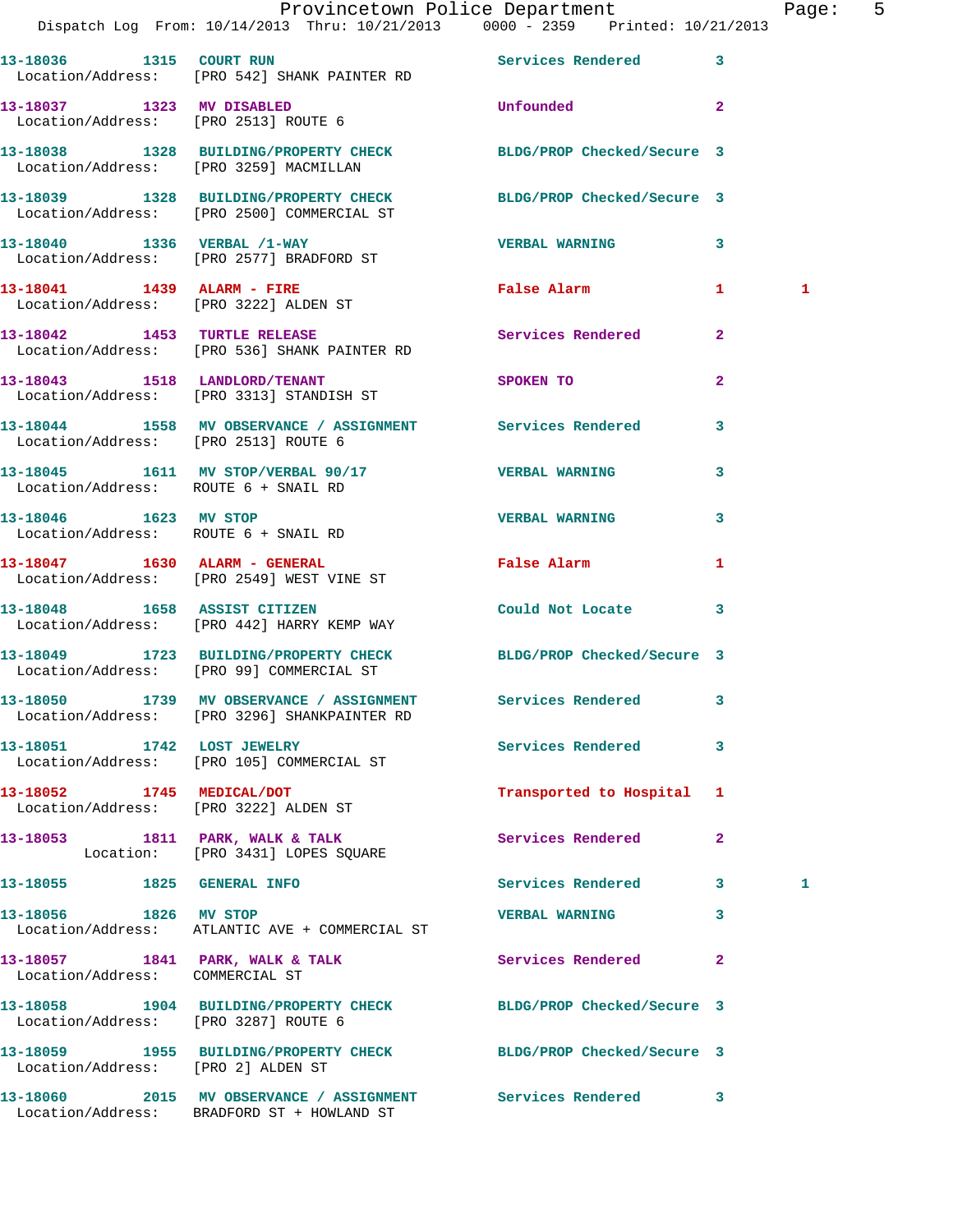|                                                               | Dispatch Log From: 10/14/2013 Thru: 10/21/2013 0000 - 2359 Printed: 10/21/2013                                   | Provincetown Police Department Page: 6 |              |  |
|---------------------------------------------------------------|------------------------------------------------------------------------------------------------------------------|----------------------------------------|--------------|--|
|                                                               | 13-18061 2036 MV STOP/VERBAL 89/9 VERBAL WARNING 3<br>Location/Address: HOWLAND ST + HARRY KEMP WAY              |                                        |              |  |
|                                                               | 13-18062 2055 BUILDING/PROPERTY CHECK BLDG/PROP Checked/Secure 3<br>Location/Address: [PRO 2206] COMMERCIAL ST   |                                        |              |  |
|                                                               | 13-18063 2108 TRAFFIC CONTROL<br>Location/Address: FRANKLIN ST + COMMERCIAL ST                                   | <b>VERBAL WARNING</b>                  | $\mathbf{3}$ |  |
|                                                               | 13-18064 2215 BUILDING/PROPERTY CHECK BLDG/PROP Checked/Secure 3<br>Location/Address: [PRO 16] BRADFORD ST       |                                        |              |  |
|                                                               | 13-18066 2338 BUILDING/PROPERTY CHECK Services Rendered 3<br>Location/Address: [PRO 2483] COMMERCIAL ST          |                                        |              |  |
|                                                               | 13-18067 2347 BUILDING/PROPERTY CHECK BLDG/PROP Checked/Secure 3<br>Location/Address: [PRO 519] RACE POINT RD    |                                        |              |  |
| For Date: $10/16/2013$ - Wednesday                            |                                                                                                                  |                                        |              |  |
|                                                               | 13-18069 0214 BUILDING/PROPERTY CHECK Services Rendered 3<br>Location/Address: [PRO 391] COMMERCIAL ST           |                                        |              |  |
| Location/Address: BRADFORD ST                                 | 13-18070 0223 SUSPICIOUS ACTIVITY No Action Required                                                             |                                        | $\mathbf{2}$ |  |
|                                                               | 13-18071 0232 BUILDING/PROPERTY CHECK BLDG/PROP Checked/Secure 3<br>Location/Address: [PRO 545] SHANKPAINTER RD  |                                        |              |  |
|                                                               | 13-18072 0448 BUILDING/PROPERTY CHECK Services Rendered 3<br>Location/Address: [PRO 2898] JEROME SMITH RD        |                                        |              |  |
|                                                               | 13-18073 0505 BUILDING/PROPERTY CHECK BLDG/PROP Checked/Secure 3<br>Location/Address: [PRO 1638] COMMERCIAL ST   |                                        |              |  |
|                                                               | 13-18074 0549 FLIGHT COVERAGE<br>Location/Address: [PRO 516] RACE POINT RD                                       | Services Rendered 2                    |              |  |
|                                                               | 13-18076 0807 BUILDING/PROPERTY CHECK BLDG/PROP Checked/Secure 3<br>Location/Address: [PRO 2898] JEROME SMITH RD |                                        |              |  |
|                                                               | 13-18077 0812 TRAFFIC CONTROL<br>Location/Address: [PRO 488] MAYFLOWER AVE                                       | Services Rendered 3                    |              |  |
|                                                               | 13-18078 0822 SILVER MURRAY BIKE FOUND Services Rendered 2<br>Location/Address: [PRO 542] SHANK PAINTER RD       |                                        |              |  |
|                                                               | 13-18080 0831 FOUND LAB MIX/RETURNED Services Rendered 2<br>Location/Address: COTTAGE ST + COMMERCIAL ST         |                                        |              |  |
|                                                               | 13-18085 0932 BUILDING/PROPERTY CHECK BLDG/PROP Checked/Secure 3<br>Location/Address: [PRO 3318] CEMETERY RD     |                                        |              |  |
| Location/Address: COMMERCIAL ST                               | 13-18087 0937 PARK, WALK & TALK 1993 2 Services Rendered 2                                                       |                                        |              |  |
| 13-18082 1013 ASSIST CITIZEN<br>Location/Address: BRADFORD ST |                                                                                                                  | Services Rendered 3                    |              |  |
|                                                               | 13-18083 1015 ASSIST CITIZEN<br>Location/Address: [PRO 3632] COMMERCIAL ST                                       | Services Rendered 3                    |              |  |
|                                                               | 13-18084    1041    AIRCRAFT<br>Location/Address: [PRO 519] RACE POINT RD                                        | Services Rendered 2                    |              |  |
|                                                               | 13-18086 1049 BUILDING/PROPERTY CHECK BLDG/PROP Checked/Secure 3<br>Location/Address: [PRO 564] BAYBERRY AVE     |                                        |              |  |
|                                                               | 13-18088 1104 ASSIST AGENCY / MUTUAL AID Services Rendered 3<br>Location/Address: [PRO 2521] ROUTE 6             |                                        |              |  |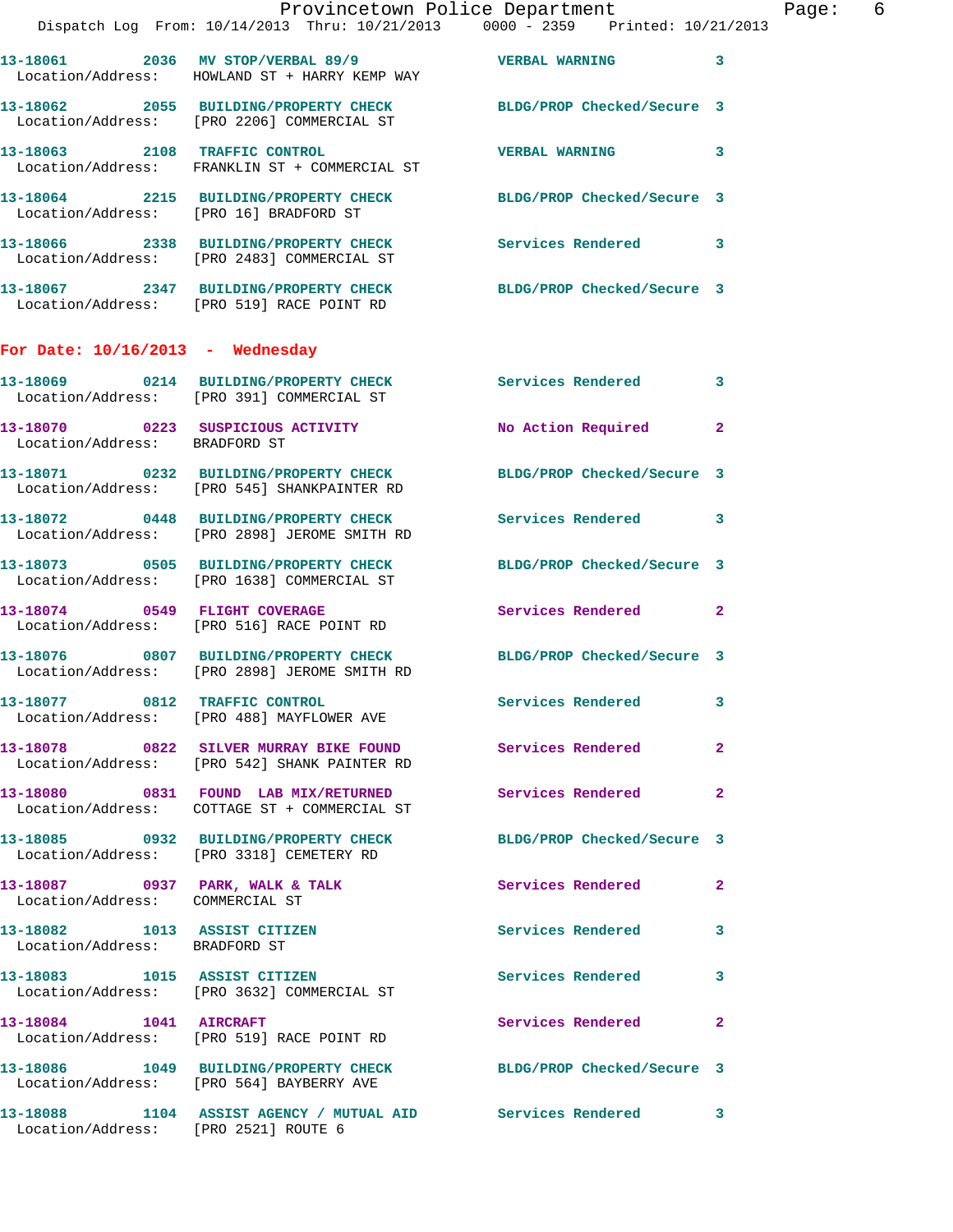|                                                           | Dispatch Log From: 10/14/2013 Thru: 10/21/2013 0000 - 2359 Printed: 10/21/2013                                     |                          |                    |
|-----------------------------------------------------------|--------------------------------------------------------------------------------------------------------------------|--------------------------|--------------------|
|                                                           | 13-18089 1113 PARK, WALK & TALK<br>Location: [PRO 3431] LOPES SQUARE                                               | Services Rendered        | $\overline{2}$     |
|                                                           | 13-18090 1146 TRAFFIC CONTROL<br>Location/Address: [PRO 2483] COMMERCIAL ST                                        | <b>Services Rendered</b> | 3                  |
| 13-18091 1233 MV COMPLAINT                                | Location/Address: COMMERCIAL ST + TREMONT ST                                                                       | Services Rendered        | $\overline{2}$     |
|                                                           | 13-18093 1311 DR ORDERED TRANSPORT TRANSPORT Transported to Hospital 1<br>Location/Address: [PRO 1109] SOMERSET RD |                          |                    |
| 13-18094 1345 EVALUATION                                  | Location/Address: [PRO 542] SHANK PAINTER RD                                                                       | <b>Services Rendered</b> | 1                  |
| 13-18095 1351 MV COMPLAINT<br>Location/Address: TINYS WAY |                                                                                                                    | Services Rendered        | $\mathbf{2}$       |
|                                                           | 13-18096 1433 LOBBY TRAFFIC<br>Location/Address: [PRO 542] SHANK PAINTER RD                                        | Services Rendered        | $\mathbf{2}$<br>19 |
|                                                           | 13-18097   1520 MV OBSERVANCE / ASSIGNMENT   Services Rendered<br>Location/Address: [PRO 2207] SHANKPAINTER RD     |                          | $\mathbf{3}$       |
| 13-18098 1523 VANDALISM                                   | Location/Address: [PRO 105] COMMERCIAL ST                                                                          | Services Rendered        | 3                  |
|                                                           | 13-18099 1524 ASSIST AGENCY / MUTUAL AID Services Rendered<br>Location/Address: [PRO 542] SHANK PAINTER RD         |                          | 3                  |
|                                                           | 13-18100 1555 LARCENY / FORGERY / FRAUD Services Rendered<br>Location/Address: [PRO 564] BAYBERRY AVE              |                          | $\mathbf{2}$       |
|                                                           | 13-18101 1603 LOST BREATHING MACHINE<br>Location/Address: [PRO 2577] BRADFORD ST                                   | Services Rendered        | 3                  |
|                                                           | 13-18104 1700 LOST BULGARIAN ID<br>Location/Address: [PRO 542] SHANK PAINTER RD                                    | Services Rendered        | 3                  |
| 13-18102 1702 FOLLOW UP                                   | Location/Address: [PRO 105] COMMERCIAL ST                                                                          | Services Rendered 2      |                    |
|                                                           | Location/Address: [PRO 106] COMMERCIAL ST                                                                          |                          |                    |
| Location/Address: [PRO 3287] ROUTE 6                      | 13-18105 1915 BUILDING/PROPERTY CHECK BLDG/PROP Checked/Secure 3                                                   |                          |                    |
| 13-18106 1938 FOLLOW UP                                   | Location/Address: [PRO 210] COMMERCIAL ST                                                                          | SPOKEN TO                | $\mathbf{2}$       |
|                                                           | 13-18107  2010 MV OBSERVANCE / ASSIGNMENT Services Rendered<br>Location/Address: HOWLAND ST                        |                          | 3                  |
|                                                           | 13-18108 2015 MV STOP/VERBAL 89/9<br>Location/Address: HOWLAND ST + HARRY KEMP WAY                                 | <b>VERBAL WARNING</b>    | 3                  |
|                                                           | 13-18109 2028 MV STOP/VERBAL 90/7<br>Location/Address: WASHINGTON AVE + BRADFORD ST                                | <b>VERBAL WARNING</b>    | 3                  |
| Location/Address: [PRO 512] PRINCE ST                     | 13-18110 2038 BUILDING/PROPERTY CHECK Services Rendered                                                            |                          | 3                  |
| Location/Address: [PRO 564] BAYBERRY                      | 13-18111 2133 BUILDING/PROPERTY CHECK Services Rendered                                                            |                          | 3                  |
|                                                           | 13-18112 2139 BUILDING/PROPERTY CHECK BLDG/PROP Checked/Secure 3<br>Location/Address: [PRO 2206] COMMERCIAL ST     |                          |                    |
| 13-18113 2306 MV STOP                                     |                                                                                                                    | VERBAL WARNING 3         |                    |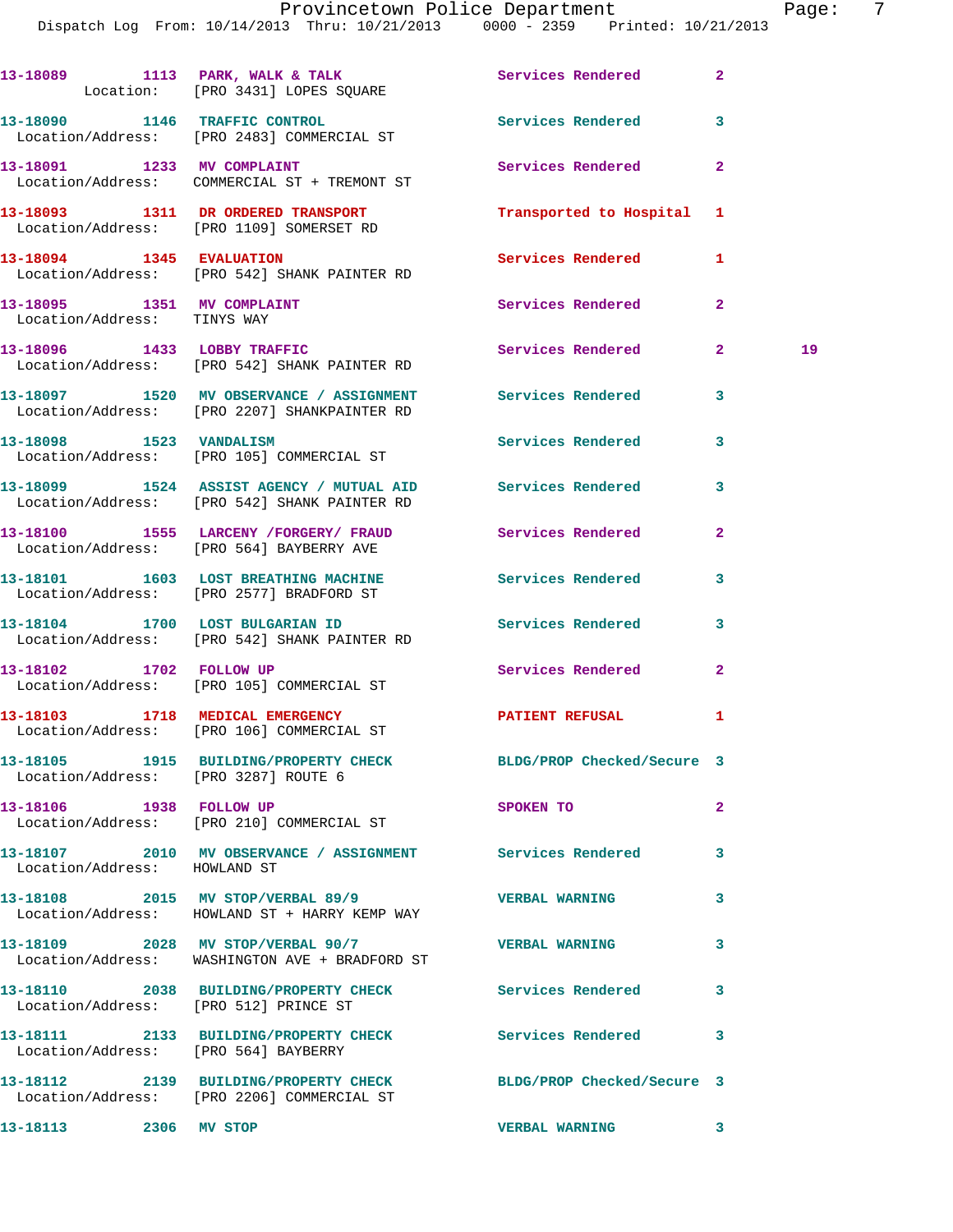|                                      | Dispatch Log From: 10/14/2013 Thru: 10/21/2013 0000 - 2359 Printed: 10/21/2013                                   | Provincetown Police Department | Page: 8      |
|--------------------------------------|------------------------------------------------------------------------------------------------------------------|--------------------------------|--------------|
|                                      | Location/Address: COURT ST + BRADFORD ST                                                                         |                                |              |
|                                      | 13-18114 2339 MEDICAL EMERGENCY Transported to Hospital 1<br>Location/Address: [PRO 3222] ALDEN ST               |                                |              |
|                                      | 13-18115 2343 BUILDING/PROPERTY CHECK Services Rendered 3<br>Location/Address: [PRO 391] COMMERCIAL ST           |                                |              |
| For Date: $10/17/2013$ - Thursday    |                                                                                                                  |                                |              |
|                                      | 13-18116 0022 MV OBSERVANCE / ASSIGNMENT No Action Required 3<br>Location/Address: [PRO 2577] BRADFORD ST        |                                |              |
| 13-18117 0051 MV STOP                | Location/Address: [PRO 43] BRADFORD ST                                                                           | VERBAL WARNING 3               |              |
|                                      | 13-18118   0101 BUILDING/PROPERTY CHECK   Services Rendered   3<br>Location/Address: [PRO 2483] COMMERCIAL ST    |                                |              |
|                                      | 13-18119 0137 BUILDING/PROPERTY CHECK BLDG/PROP Checked/Secure 3<br>Location/Address: [PRO 530] SHANKPAINTER RD  |                                |              |
|                                      | 13-18120 0149 SUSPICIOUS ACTIVITY<br>Location/Address: [PRO 196] COMMERCIAL ST                                   | <b>Services Rendered</b> 2     |              |
|                                      | 13-18122 0459 BUILDING/PROPERTY CHECK BLDG/PROP Checked/Secure 3<br>Location/Address: [PRO 2898] JEROME SMITH RD |                                |              |
|                                      | 13-18123 0506 BUILDING/PROPERTY CHECK BLD/PROP CHECKED UNSECUR 3<br>Location/Address: [PRO 182] COMMERCIAL ST    |                                |              |
|                                      | 13-18124 0518 BUILDING/PROPERTY CHECK BLDG/PROP Checked/Secure 3<br>Location/Address: [PRO 175] COMMERCIAL ST    |                                |              |
| 13-18125 0551 LOBBY TRAFFIC          | Location/Address: [PRO 542] SHANK PAINTER RD                                                                     | Services Rendered 2            | 19           |
|                                      | 13-18127 0611 SPEED DOLLY DEPLOYED<br>Location/Address: GOSNOLD ST + BRADFORD ST                                 | No Action Required 3           |              |
| 13-18128 0612 FLIGHT COVERAGE        | Location/Address: [PRO 516] RACE POINT RD                                                                        | Services Rendered 2            |              |
|                                      | 13-18129 0753 BUILDING/PROPERTY CHECK BLDG/PROP Checked/Secure 3<br>Location/Address: [PRO 2481] TREMONT ST      |                                |              |
|                                      | 13-18130 0807 MV OBSERVANCE / ASSIGNMENT No Action Required 3<br>Location/Address: BRADFORD ST + HIGH POLE HILL  |                                |              |
|                                      | 13-18131 0814 GUNSHOTS HEARD<br>Location/Address: [PRO 564] BAYBERRY AVE                                         | Services Rendered 2            |              |
| Location/Address: [PRO 571] ALDEN ST | 13-18132 0831 BUILDING/PROPERTY CHECK BLDG/PROP Checked/Secure 3                                                 |                                |              |
| 13-18133 0859 MV STOP                | Location/Address: BRADFORD ST + ANTHONY ST                                                                       | <b>VERBAL WARNING</b>          | 3            |
|                                      | 13-18134 0933 BUILDING/PROPERTY CHECK BLDG/PROP Checked/Secure 3<br>Location/Address: [PRO 2898] JEROME SMITH RD |                                |              |
|                                      | 13-18135 0938 BUILDING/PROPERTY CHECK BLDG/PROP Checked/Secure 3<br>Location/Address: [PRO 3318] CEMETERY RD     |                                |              |
|                                      | 13-18138 0950 ANIMAL CALL/FOLLOW UP SPOKEN TO<br>Location/Address: [PRO 542] SHANK PAINTER RD                    |                                | $\mathbf{2}$ |
|                                      | 13-18136 1002 ANIMAL CALL/ON GOING Services Rendered<br>Location/Address: [PRO 3137] RACE POINT RD               |                                | $\mathbf{2}$ |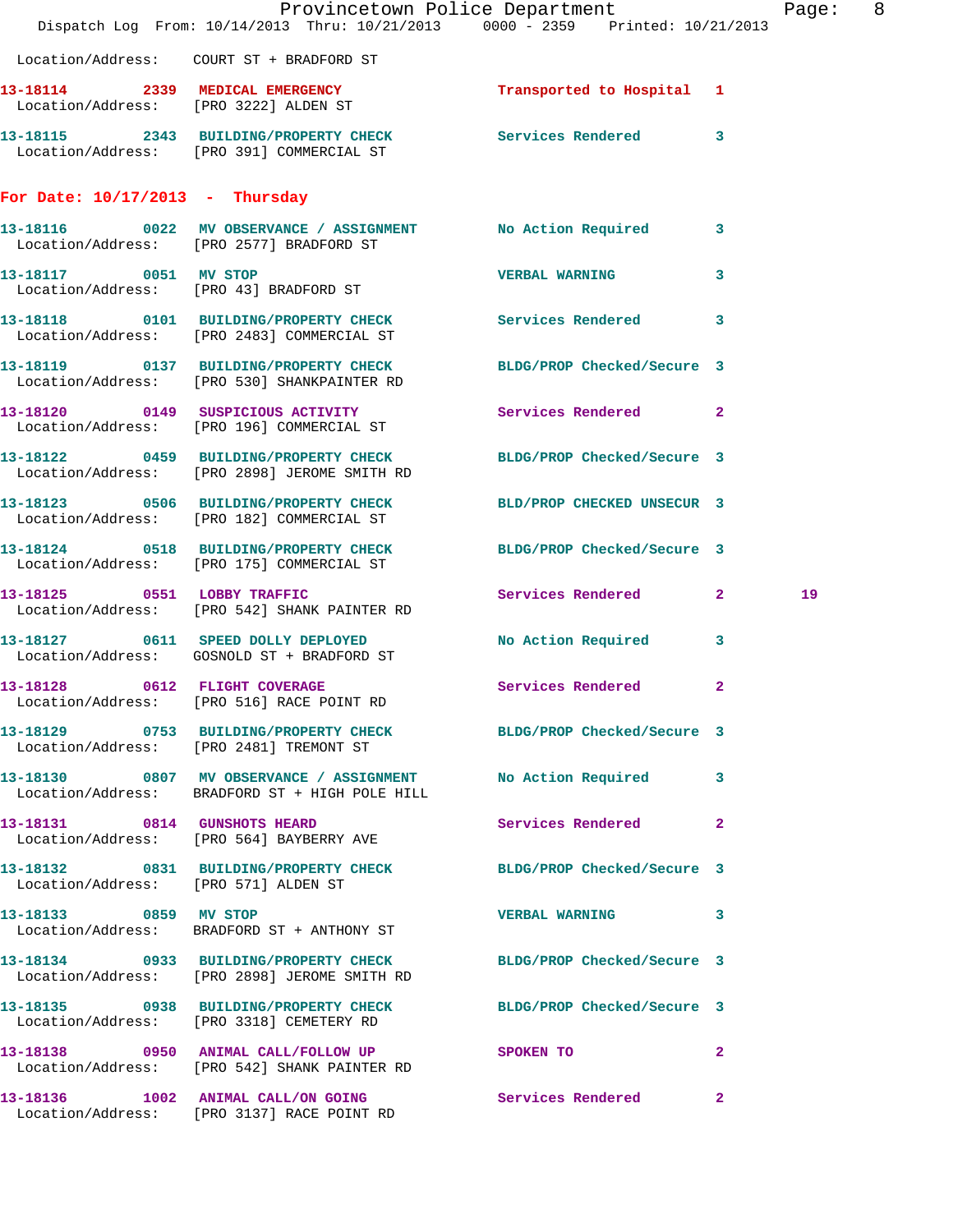|                                                               | Provincetown Police Department<br>Dispatch Log From: 10/14/2013 Thru: 10/21/2013 0000 - 2359 Printed: 10/21/2013 |                                        | Pag            |
|---------------------------------------------------------------|------------------------------------------------------------------------------------------------------------------|----------------------------------------|----------------|
|                                                               | 13-18137 1010 REASSURANCE CHECK 1999 Services Rendered<br>Location/Address: [PRO 3632] COMMERCIAL ST             |                                        | $\mathbf{3}$   |
|                                                               | 13-18139 1022 ASSIST CITIZEN/LIGHTBULB Services Rendered<br>Location/Address: [PRO 1437] TREMONT ST              |                                        | 3              |
|                                                               | 13-18140 1038 PARK, WALK & TALK 1988 Services Rendered<br>Location/Address: [PRO 537] SHANK PAINTER RD           |                                        | $\overline{2}$ |
|                                                               | 13-18141 1112 BURGLAR ALARM<br>Location/Address: [PRO 2748] POINT ST                                             | False Alarm <b>Francisco Executive</b> | 1              |
| Location/Address: [PRO 3287] ROUTE 6                          | 13-18142 1242 BUILDING/PROPERTY CHECK BLDG/PROP Checked/Secure 3                                                 |                                        |                |
|                                                               |                                                                                                                  |                                        | $\mathbf{2}$   |
|                                                               | 13-18144 1305 FOUND ITEMS<br>Location/Address: [PRO 3260] BRADFORD ST EXT                                        | Services Rendered                      | 3              |
|                                                               | 13-18146 1311 FLIGHT COVERAGE<br>Location/Address: [PRO 516] RACE POINT RD                                       | Services Rendered                      | $\overline{a}$ |
|                                                               | 13-18145 1331 LOST MASS DRIVERS LIC Services Rendered<br>Location/Address: [PRO 269] COMMERCIAL ST               |                                        | 3              |
|                                                               | 13-18147 1408 POSSIBLE DOGS IN DISTRESS Services Rendered<br>Location/Address: [PRO 94] BRADFORD ST              |                                        | $\overline{2}$ |
|                                                               | 13-18148 1416 FOLLOW UP<br>Location/Address: [PRO 2474] BRADFORD ST                                              | Services Rendered                      | $\overline{2}$ |
| Location/Address: [PRO 1916] COURT ST                         | 13-18149 1419 PIGEON W/BAND ON LEG Services Rendered                                                             |                                        | $\overline{a}$ |
| 13-18150 1440 FOLLOW UP                                       | Location/Address: [PRO 1548] COMMERCIAL ST                                                                       | Services Rendered                      | $\overline{2}$ |
|                                                               | 13-18151 1529 ASSIST AGENCY / MUTUAL AID Services Rendered<br>Location/Address: [PRO 817] COMMERCIAL ST          |                                        | 3              |
| 13-18152 1538 PARK, WALK & TALK<br>Location/Address: RYDER ST |                                                                                                                  | Services Rendered 2                    |                |
|                                                               | 13-18153 1622 911 GENERAL BLDG/PROP Checked/Secure 1<br>Location/Address: [PRO 416] RACE POINT RD                |                                        |                |
|                                                               | 13-18154 1624 FOUND WALLET/RETURNED Services Rendered<br>Location/Address: [PRO 3296] SHANK PAINTER RD           |                                        | 3              |
|                                                               | 13-18155 1627 PROPERTY CHECK REQUEST<br>Location/Address: [PRO 1778] SHANK PAINTER RD                            | Services Rendered                      | 3              |
| Location/Address: [PRO 2513] ROUTE 6                          | 13-18156 1647 MV OBSERVANCE / ASSIGNMENT Services Rendered                                                       |                                        | 3              |
|                                                               | 13-18157 1651 MEDICAL EMERGENCY<br>Location/Address: [PRO 440] HARRY KEMP WAY                                    | Transported to Hospital                | 1              |
|                                                               | 13-18158    1656    ALARM - GENERAL<br>Location/Address: [PRO 1778] SHANK PAINTER RD                             | False Alarm                            | 1              |
| 13-18160 1717 MV DISABLED                                     | Location/Address: [PRO 2193] COMMERCIAL ST                                                                       | Services Rendered                      | $\overline{a}$ |
|                                                               | 13-18161 1727 MV STOP/VERBAL 89/9<br>Location/Address: BRADFORD ST + ATLANTIC AVE                                | <b>VERBAL WARNING</b>                  | 3              |
| 13-18162 1742 911 GENERAL                                     |                                                                                                                  | No Action Required 1 1 1               |                |

Location/Address: [PRO 51] BRADFORD ST

Page: 9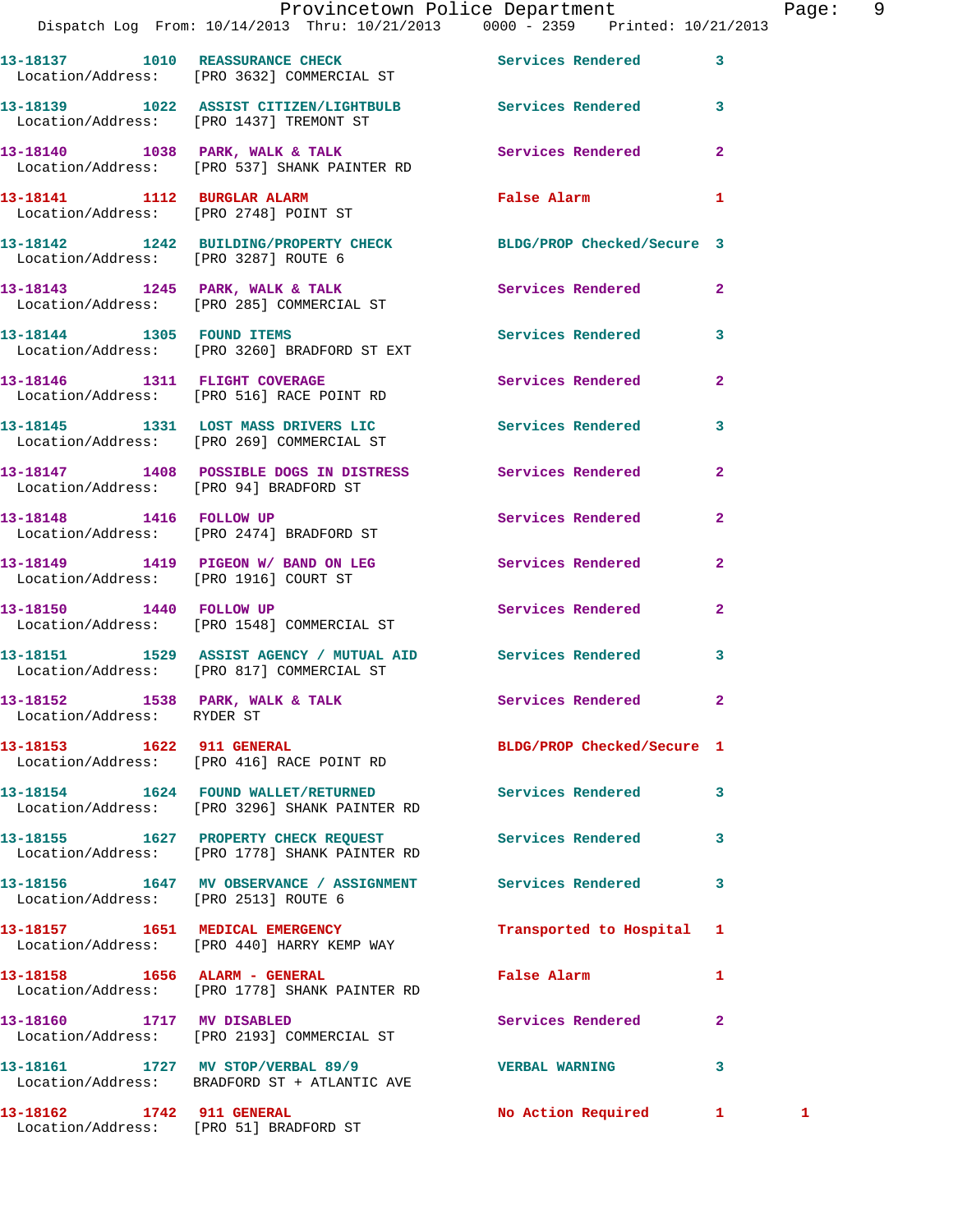|                                                                | 13-18163 1747 BUILDING/PROPERTY CHECK BLDG/PROP Checked/Secure 3<br>Location/Address: [PRO 444] HIGH POLE HILL |                            |                |
|----------------------------------------------------------------|----------------------------------------------------------------------------------------------------------------|----------------------------|----------------|
|                                                                | 13-18164 1801 SPEED DOLLY ASSIGNMENT<br>Location/Address: [PRO 542] SHANK PAINTER RD                           | Services Rendered          | 3              |
|                                                                | 13-18165 1806 COMPLAINT/PROP CHECK REQUEST Services Rendered<br>Location/Address: [PRO 2568] COMMERCIAL ST     |                            | 3              |
|                                                                | 13-18166 1821 MV ACCIDENT/MINOR<br>Location/Address: [PRO 3840] COMMERCIAL ST                                  | Services Rendered          | $\mathbf{1}$   |
|                                                                | 13-18167 1906 BUILDING/PROPERTY CHECK<br>Location/Address: [PRO 175] COMMERCIAL ST                             | BLDG/PROP Checked/Secure 3 |                |
| 13-18168 1928 LOOSE DOG/LOCATED<br>Location/Address: DEWEY AVE |                                                                                                                | Services Rendered          | $\overline{2}$ |
|                                                                | 13-18169 1937 PARK, WALK & TALK<br>Location: [PRO 3431] LOPES SQUARE                                           | Services Rendered          | $\overline{2}$ |
| 13-18170 1954 LOST IPHONE                                      | Location/Address: [PRO 757] BRADFORD ST                                                                        | Services Rendered 3        |                |
|                                                                | 13-18171 2005 BUILDING/PROPERTY CHECK<br>Location/Address: [PRO 16] MAYFLOWER AVE                              | BLDG/PROP Checked/Secure 3 |                |
|                                                                | 13-18172 2008 BUILDING/PROPERTY CHECK<br>Location/Address: [PRO 306] COMMERCIAL ST                             | BLDG/PROP Checked/Secure 3 |                |
|                                                                | 13-18173 2032 MV OBSERVANCE / ASSIGNMENT Services Rendered 3<br>Location/Address: [PRO 3004] BRADFORD ST       |                            |                |
|                                                                | 13-18174 2129 BUILDING/PROPERTY CHECK<br>Location/Address: [PRO 1778] SHANK PAINTER RD                         | BLDG/PROP Checked/Secure 3 |                |
| Location/Address: [PRO 564] BAYBERRY                           | 13-18175 2132 BUILDING/PROPERTY CHECK                                                                          | Services Rendered 3        |                |
|                                                                | 13-18177 2150 BUILDING/PROPERTY CHECK<br>Location/Address: [PRO 440] HARRY KEMP WAY                            | BLDG/PROP Checked/Secure 3 |                |
|                                                                | 13-18178 2158 BUILDING/PROPERTY CHECK<br>Location/Address: [PRO 530] SHANKPAINTER RD                           | BLDG/PROP Checked/Secure 3 |                |
|                                                                | 13-18179 2328 BUILDING/PROPERTY CHECK<br>Location/Address: [PRO 306] COMMERCIAL ST                             | BLDG/PROP Checked/Secure 3 |                |
| 13-18181 2343 BAR CHECK                                        | Location/Address: [PRO 2737] COMMERCIAL ST                                                                     | LICENSING/NO ACTION        | $\mathbf{2}$   |
|                                                                | 13-18182 2358 BUILDING/PROPERTY CHECK<br>Location/Address: [PRO 2206] COMMERCIAL ST                            | BLDG/PROP Checked/Secure 3 |                |
| For Date: $10/18/2013$ - Friday                                |                                                                                                                |                            |                |
| 13-18183 0011 BAR CHECK                                        | Location/Address: [PRO 399] COMMERCIAL ST                                                                      | LICENSING/NO ACTION        | $\mathbf{2}$   |
| 13-18184 0017 BAR CHECK                                        | Location/Address: [PRO 2832] COMMERCIAL ST                                                                     | LICENSING/NO ACTION        | $\mathbf{2}$   |
| 13-18185 0018 LOOSE DOG<br>Location/Address: GARFIELD ST       |                                                                                                                | Services Rendered          | $\mathbf{2}$   |
|                                                                | 13-18186 0020 BUILDING/PROPERTY CHECK<br>Location/Address: [PRO 2568] COMMERCIAL ST                            | BLDG/PROP Checked/Secure 3 |                |

**13-18187 0023 BUILDING/PROPERTY CHECK BLDG/PROP Checked/Secure 3**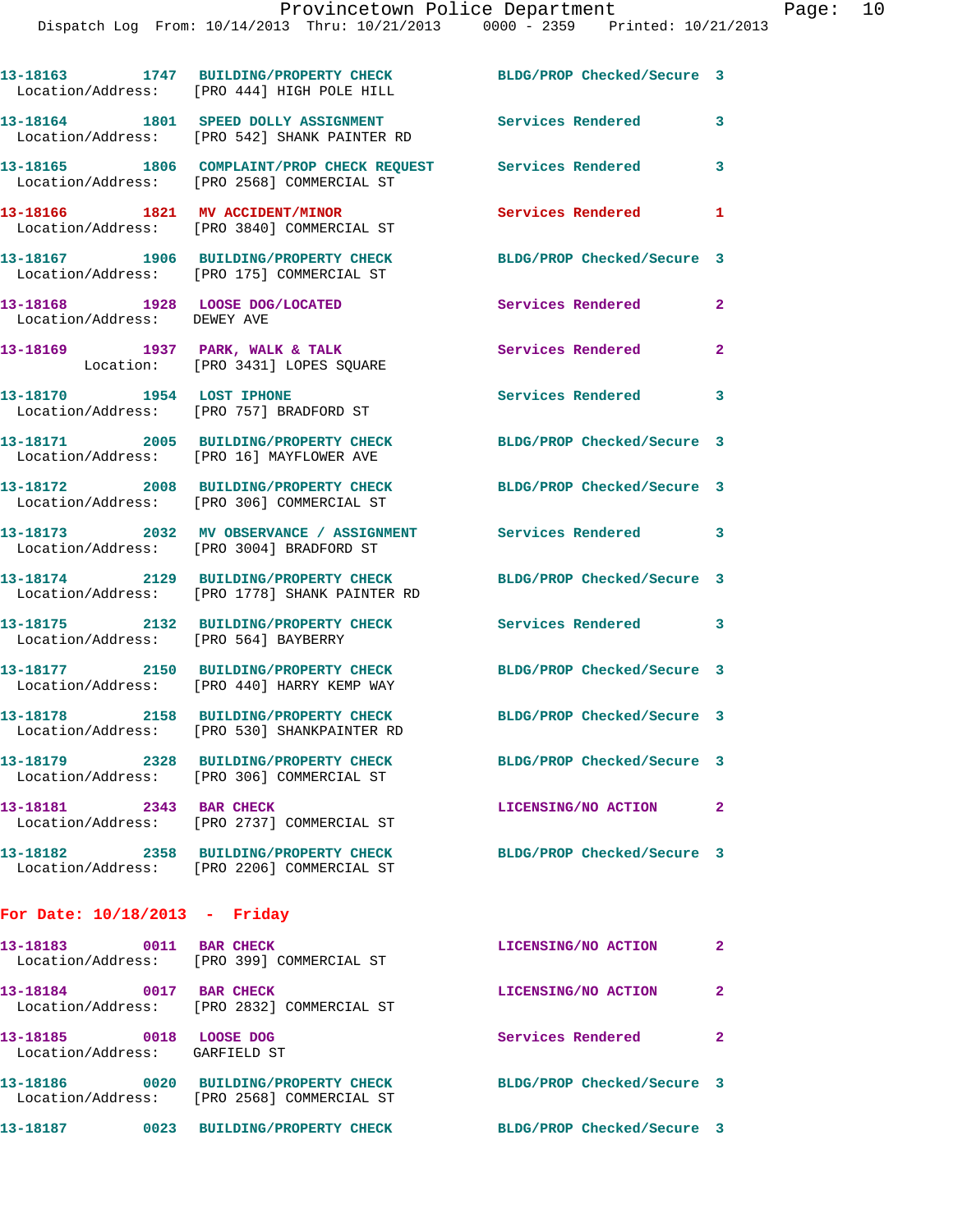|                                      | Dispatch Log From: 10/14/2013 Thru: 10/21/2013 0000 - 2359 Printed: 10/21/2013                                   | Provincetown Police Department |              | Page: 11 |  |
|--------------------------------------|------------------------------------------------------------------------------------------------------------------|--------------------------------|--------------|----------|--|
|                                      | Location/Address: [PRO 175] COMMERCIAL ST                                                                        |                                |              |          |  |
| 13-18188 0027 BAR CHECK              | Location/Address: [PRO 3443] COMMERCIAL ST                                                                       | LICENSING/NO ACTION            | $\mathbf{2}$ |          |  |
|                                      | 13-18189 6035 MV OBSERVANCE / ASSIGNMENT Services Rendered<br>Location/Address: [PRO 2577] BRADFORD ST           |                                | $\mathbf{3}$ |          |  |
|                                      | 13-18191 0102 LOBBY TRAFFIC<br>Location/Address: [PRO 542] SHANK PAINTER RD                                      | Services Rendered 2            |              | 22       |  |
|                                      | 13-18192 0102 MV OBSERVANCE / ASSIGNMENT Services Rendered<br>Location/Address: BRADFORD ST + STANDISH AVE       |                                | 3            |          |  |
|                                      | 13-18193 0108 MV STOP/VERBAL 89/9<br>Location/Address: PLEASANT ST + BRADFORD ST                                 | <b>VERBAL WARNING</b>          | 3            |          |  |
|                                      | 13-18194 0119 DISTURBANCE<br>Location/Address: [PRO 3430] COMMERCIAL ST                                          | SPOKEN TO                      | 1            |          |  |
|                                      | 13-18195 0135 BUILDING/PROPERTY CHECK<br>Location/Address: [PRO 545] SHANK PAINTER RD                            | BLDG/PROP Checked/Secure 3     |              |          |  |
|                                      | 13-18196 0310 LOOSE DOG/CITATION<br>Location/Address: [PRO 105] COMMERCIAL ST                                    | Citation/Warning Issued 2      |              |          |  |
| Location/Address: [PRO 3287] ROUTE 6 | 13-18197 0507 BUILDING/PROPERTY CHECK                                                                            | BLDG/PROP Checked/Secure 3     |              |          |  |
|                                      | 13-18198 0520 BUILDING/PROPERTY CHECK<br>Location/Address: [PRO 530] SHANKPAINTER RD                             | BLDG/PROP Checked/Secure 3     |              |          |  |
|                                      | 13-18199 0608 FLIGHT COVERAGE<br>Location/Address: [PRO 516] RACE POINT RD                                       | Services Rendered 2            |              |          |  |
|                                      | 13-18200 0621 BUILDING/PROPERTY CHECK<br>Location/Address: [PRO 2898] JEROME SMITH RD                            | BLDG/PROP Checked/Secure 3     |              |          |  |
| 13-18201 0739 OPEN DOOR              | Location/Address: [PRO 2885] COMMERCIAL ST                                                                       | Services Rendered 3            |              |          |  |
|                                      | 13-18202 0813 BUILDING/PROPERTY CHECK BLDG/PROP Checked/Secure 3<br>Location/Address: [PRO 391] COMMERCIAL ST    |                                |              |          |  |
|                                      | 13-18203 0818 BUILDING/PROPERTY CHECK BLDG/PROP Checked/Secure 3<br>Location/Address: [PRO 2898] JEROME SMITH RD |                                |              |          |  |
|                                      | 13-18205 0837 911 CALL/TRANSPORT<br>Location/Address: [PRO 2904] WEST VINE ST                                    | Transported to Hospital 1      |              |          |  |
|                                      | 13-18207 0848 BUILDING/PROPERTY CHECK<br>Location/Address: [PRO 2500] COMMERCIAL ST                              | BLDG/PROP Checked/Secure 3     |              |          |  |
|                                      | 13-18208 0917 ALARM - FIRE<br>Location/Address: [PRO 3405] COMMERCIAL ST                                         | Services Rendered              | ı            |          |  |
| Location/Address: CONWELL ST         | 13-18209 0937 MV OBSERVANCE / ASSIGNMENT Services Rendered                                                       |                                | 3            |          |  |
|                                      | 13-18210 0937 MV OBSERVANCE / ASSIGNMENT Services Rendered<br>Location/Address: CONWELL ST + HARRY KEMP WAY      |                                | 3            |          |  |
|                                      | 13-18211 0942 BUILDING/PROPERTY CHECK<br>Location/Address: [PRO 3318] CEMETERY RD                                | BLDG/PROP Checked/Secure 3     |              |          |  |
|                                      | 13-18212 0953 WIRES DOWN<br>Location/Address: [PRO 554] TREMONT ST                                               | Services Rendered 2            |              |          |  |
| Location/Address: JEROME SMITH RD    | 13-18213 1029 MV OBSERVANCE / ASSIGNMENT Services Rendered                                                       |                                | $\mathbf{3}$ |          |  |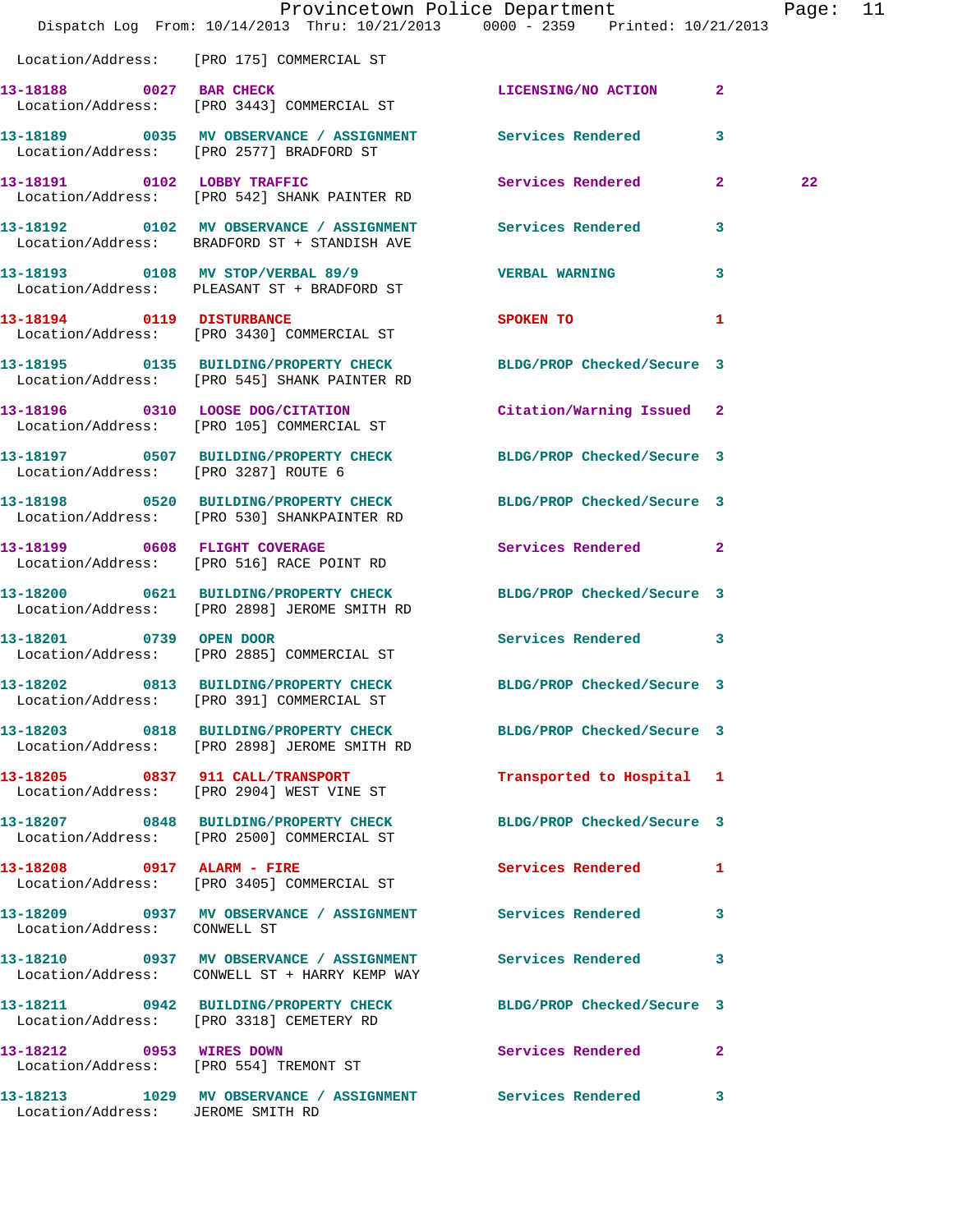|                                      | Dispatch Log From: 10/14/2013 Thru: 10/21/2013 0000 - 2359 Printed: 10/21/2013                                | Provincetown Police Department                                                                                                                                                                                                 |                | Page: 12 |  |
|--------------------------------------|---------------------------------------------------------------------------------------------------------------|--------------------------------------------------------------------------------------------------------------------------------------------------------------------------------------------------------------------------------|----------------|----------|--|
|                                      | 13-18214 1110 PARK, WALK & TALK 5 Services Rendered 2<br>Location/Address: [PRO 2500] COMMERCIAL ST           |                                                                                                                                                                                                                                |                |          |  |
| Location/Address: [PRO 3287] ROUTE 6 | 13-18215 1112 BUILDING/PROPERTY CHECK BLDG/PROP Checked/Secure 3                                              |                                                                                                                                                                                                                                |                |          |  |
|                                      | 13-18216 1131 HARASSMENT<br>Location/Address: [PRO 3007] HARRY KEMP WAY                                       | SPOKEN TO THE SPOKEN OF THE SPOKEN OF THE SPOKEN OF THE SPOKEN OF THE SPOKEN OF THE SPOKEN OF THE SPOKEN OF THE SPOKEN OF THE SPOKEN OF THE SPOKEN OF THE SPOKEN OF THE SPOKEN OF THE SPOKEN OF THE SPOKEN OF THE SPOKEN OF TH | $\mathbf{2}$   |          |  |
|                                      | 13-18217 1141 SEIZURE/TRANSPORT Transported to Hospital 1<br>Location/Address: [PRO 210] COMMERCIAL ST        |                                                                                                                                                                                                                                |                |          |  |
|                                      | 13-18218 1158 BUILDING/PROPERTY CHECK BLDG/PROP Checked/Secure 3<br>Location/Address: [PRO 3317] CEMETERY RD  |                                                                                                                                                                                                                                |                |          |  |
|                                      | 13-18219 1342 BUILDING/PROPERTY CHECK BLDG/PROP Checked/Secure 3<br>Location/Address: [PRO 2520] PRINCE ST    |                                                                                                                                                                                                                                |                |          |  |
|                                      | 13-18220 1352 DOG IN MV<br>Location/Address: [PRO 2520] PRINCE ST                                             | Services Rendered 2                                                                                                                                                                                                            |                |          |  |
|                                      | 13-18221 1403 SMELL OF SMOKE<br>Location/Address: [PRO 2369] COMMERCIAL ST                                    | Unfounded                                                                                                                                                                                                                      | 1              |          |  |
|                                      | 13-18222 1445 DOG IN MV<br>Location/Address: [PRO 569] WINSLOW ST                                             | Services Rendered 2                                                                                                                                                                                                            |                |          |  |
| Location/Address: [PRO 2513] ROUTE 6 | 13-18223 1600 MV OBSERVANCE / ASSIGNMENT Services Rendered                                                    |                                                                                                                                                                                                                                | 3              |          |  |
| 13-18224 1610 MV STOP                | Location/Address: [PRO 2521] ROUTE 6                                                                          | <b>VERBAL WARNING 3</b>                                                                                                                                                                                                        |                |          |  |
|                                      | 13-18225 1647 DR ORDERED TRANSPORT Transported to Hospital 1<br>Location/Address: [PRO 440] HARRY KEMP WAY    |                                                                                                                                                                                                                                |                |          |  |
|                                      | 13-18226 1703 LOST SONY DIGITAL CAMERA Services Rendered 3<br>Location/Address: [PRO 105] COMMERCIAL ST       |                                                                                                                                                                                                                                |                |          |  |
|                                      | 13-18227 1751 SERVE WARRANT<br>Location/Address: [PRO 3670] SHANK PAINTER RD                                  | Could Not Locate 3                                                                                                                                                                                                             |                |          |  |
|                                      | 13-18228 1756 PARK, WALK & TALK<br>Location/Address: [PRO 3670] SHANK PAINTER RD                              | No Action Required                                                                                                                                                                                                             |                |          |  |
| 13-18229 1801 FOLLOW UP              | Location/Address: [PRO 1209] COMMERCIAL ST                                                                    | Services Rendered                                                                                                                                                                                                              | $\overline{2}$ |          |  |
| 13-18230 1823 FOLLOW UP              | Location/Address: [PRO 2474] BRADFORD ST                                                                      | No Action Required                                                                                                                                                                                                             | $\mathbf{2}$   |          |  |
| Location/Address: [PRO 2] ALDEN ST   | 13-18231 1901 BUILDING/PROPERTY CHECK BLDG/PROP Checked/Secure 3                                              |                                                                                                                                                                                                                                |                |          |  |
|                                      | 13-18232 1901 BUILDING/PROPERTY CHECK BLDG/PROP Checked/Secure 3<br>Location/Address: [PRO 175] COMMERCIAL ST |                                                                                                                                                                                                                                |                |          |  |
|                                      | 13-18233 1925 COMPLAINT<br>Location/Address: [PRO 112] COMMERCIAL ST                                          | Services Rendered                                                                                                                                                                                                              | 3              |          |  |
|                                      | 13-18234 1933 LOST PURSE/RETURNED<br>Location/Address: [PRO 105] COMMERCIAL ST                                | Services Rendered                                                                                                                                                                                                              | 3              |          |  |
| Location/Address: [PRO 564] BAYBERRY | 13-18235 2000 BUILDING/PROPERTY CHECK Services Rendered                                                       |                                                                                                                                                                                                                                | 3              |          |  |
|                                      | 13-18236 2011 PARK, WALK & TALK<br>Location/Address: [PRO 106] COMMERCIAL ST                                  | Services Rendered                                                                                                                                                                                                              | $\mathbf{2}$   |          |  |
|                                      | 13-18237    2017 BUILDING/PROPERTY CHECK                                                                      | BLDG/PROP Checked/Secure 3                                                                                                                                                                                                     |                |          |  |

Location/Address: [PRO 433] RYDER ST EXT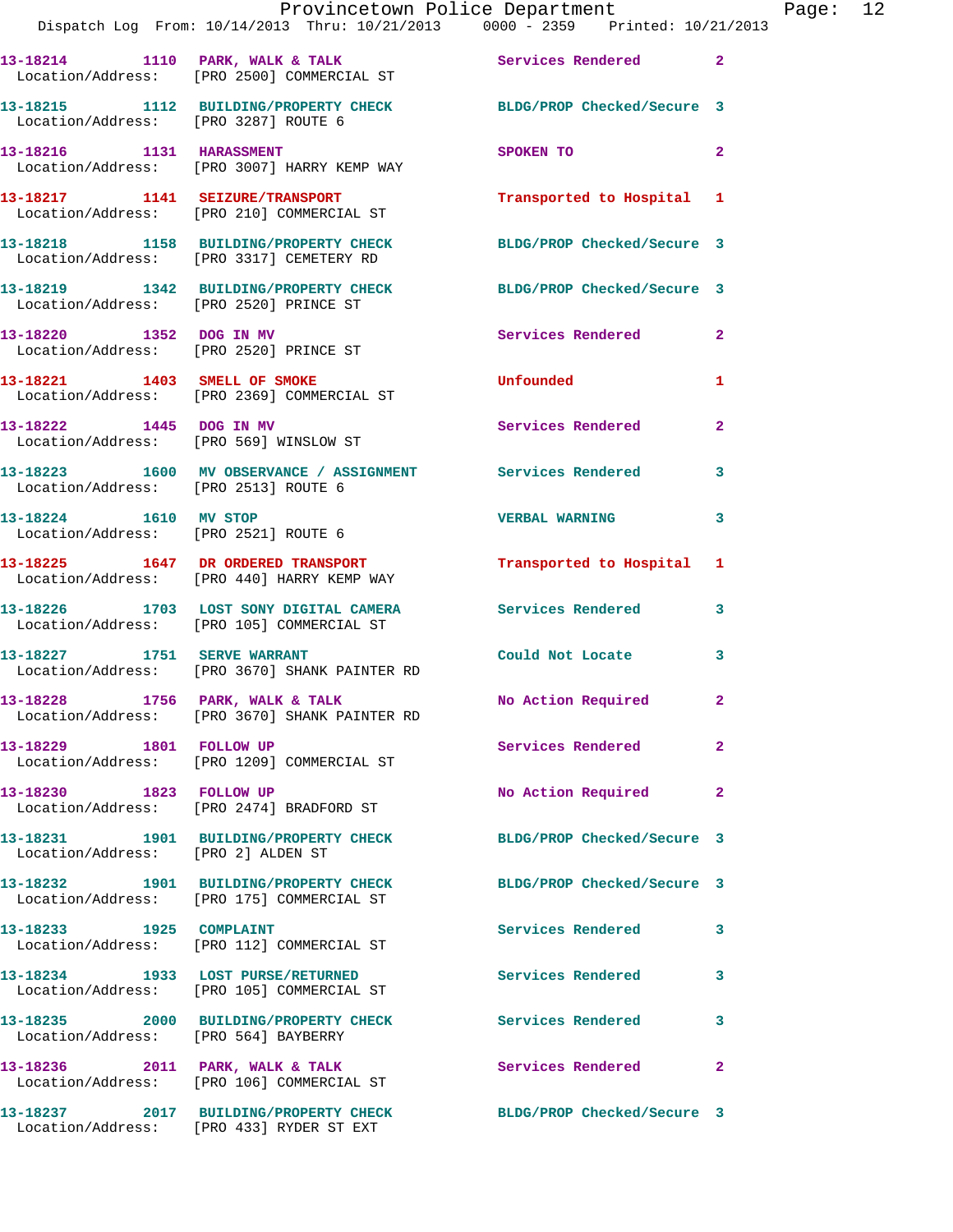|                                                                  | Dispatch Log From: 10/14/2013 Thru: 10/21/2013 0000 - 2359 Printed: 10/21/2013                                   |                            |              |    |
|------------------------------------------------------------------|------------------------------------------------------------------------------------------------------------------|----------------------------|--------------|----|
|                                                                  | 13-18238 2151 ALARM - GENERAL BLDG/PROP Checked/Secure 1<br>Location/Address: [PRO 1054] PILGRIM HEIGHTS RD      |                            |              |    |
| 13-18239 2211 ASSIST CITIZEN<br>Location/Address: MILLER HILL RD |                                                                                                                  | No Action Required 3       |              |    |
| Location: WEST ROAM                                              | 13-18240 2316 PARK, WALK & TALK                                                                                  | No Action Required         | $\mathbf{2}$ |    |
|                                                                  | 13-18241 2347 BUILDING/PROPERTY CHECK BLDG/PROP Checked/Secure 3<br>Location/Address: [PRO 182] COMMERCIAL ST    |                            |              |    |
|                                                                  | 13-18242 2347 BUILDING/PROPERTY CHECK BLDG/PROP Checked/Secure 3<br>Location/Address: [PRO 175] COMMERCIAL ST    |                            |              |    |
|                                                                  | 13-18243 2353 BUILDING/PROPERTY CHECK Services Rendered 3<br>Location/Address: [PRO 2843] COMMERCIAL ST          |                            |              |    |
|                                                                  | 13-18244 2354 BUILDING/PROPERTY CHECK<br>Location/Address: [PRO 2483] COMMERCIAL ST                              | BLDG/PROP Checked/Secure 3 |              |    |
| Location: CENTER ROAM                                            | 13-18245 2357 PARK, WALK & TALK NO Action Required 2                                                             |                            |              |    |
| For Date: $10/19/2013$ - Saturday                                |                                                                                                                  |                            |              |    |
|                                                                  | 13-18247 0032 BUILDING/PROPERTY CHECK BLDG/PROP Checked/Secure 3<br>Location/Address: [PRO 444] HIGH POLE HILL   |                            |              |    |
|                                                                  | 13-18248 0040 DISTURBANCE<br>Location/Address: [PRO 208] COMMERCIAL ST                                           | <b>SPOKEN TO</b>           | 1            |    |
|                                                                  | 13-18249 0103 BUILDING/PROPERTY CHECK BLDG/PROP Checked/Secure 3<br>Location/Address: [PRO 545] SHANK PAINTER RD |                            |              |    |
|                                                                  | 13-18250 0127 911 OPEN LINE<br>Location/Address: [PRO 542] SHANK PAINTER RD                                      | Services Rendered 1        |              |    |
|                                                                  | 13-18251 0152 NOISE COMPLAINT<br>Location/Address: [PRO 242] COMMERCIAL ST                                       | <b>SPOKEN TO</b>           | 3            |    |
|                                                                  | 13-18252 0201 NOISE COMPLAINT<br>Location/Address: [PRO 3430] COMMERCIAL ST                                      | SPOKEN TO                  |              |    |
| Location/Address: [PRO 2543] MACMILLAN                           | 13-18253 0222 BUILDING/PROPERTY CHECK BLDG/PROP Checked/Secure 3                                                 |                            |              |    |
| Location/Address: [PRO 3259] MACMILLAN                           | 13-18254 0301 BUILDING/PROPERTY CHECK                                                                            | BLDG/PROP Checked/Secure 3 |              |    |
|                                                                  | 13-18255 0413 BUILDING/PROPERTY CHECK<br>Location/Address: [PRO 306] COMMERCIAL ST                               | BLDG/PROP Checked/Secure 3 |              |    |
| Location/Address: [PRO 444] HIGH POLE                            | 13-18256 0421 BUILDING/PROPERTY CHECK                                                                            | BLDG/PROP Checked/Secure 3 |              |    |
|                                                                  | 13-18257 0439 BUILDING/PROPERTY CHECK<br>Location/Address: [PRO 2206] COMMERCIAL ST                              | BLDG/PROP Checked/Secure 3 |              |    |
| Location/Address: [PRO 2] ALDEN ST                               | 13-18258 0532 BUILDING/PROPERTY CHECK                                                                            | BLDG/PROP Checked/Secure 3 |              |    |
|                                                                  | 13-18259 0539 LOBBY TRAFFIC<br>Location/Address: [PRO 542] SHANK PAINTER RD                                      | Services Rendered 2        |              | 21 |
|                                                                  | 13-18260 0712 BUILDING/PROPERTY CHECK BLDG/PROP Checked/Secure 3<br>Location/Address: [PRO 2500] COMMERCIAL ST   |                            |              |    |
|                                                                  | 13-18266 0743 BUILDING/PROPERTY CHECK BLDG/PROP Checked/Secure 3                                                 |                            |              |    |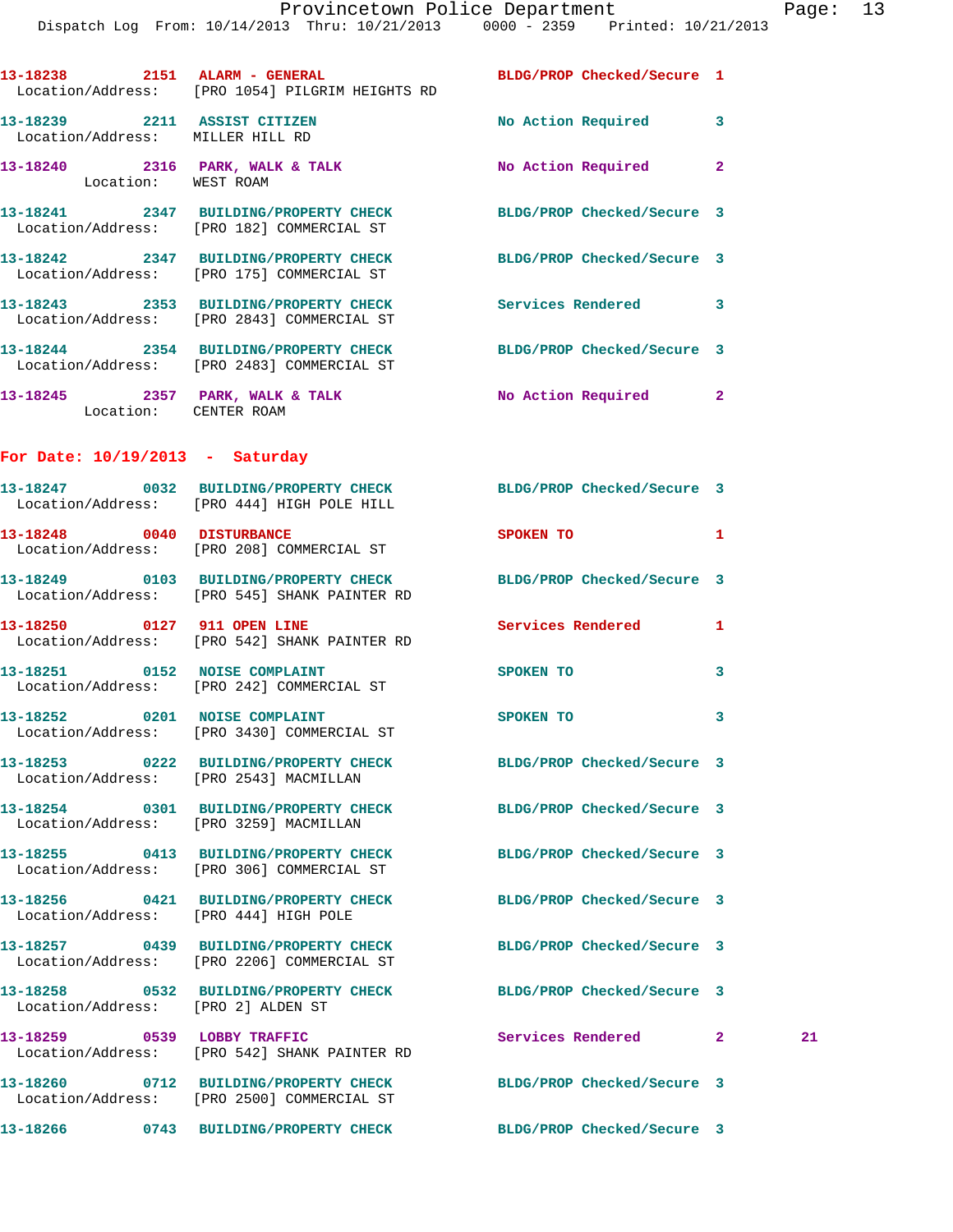|                                      | Provincetown Police Department<br>Dispatch Log From: 10/14/2013 Thru: 10/21/2013 0000 - 2359 Printed: 10/21/2013                |                                        |                | Page: 14 |  |
|--------------------------------------|---------------------------------------------------------------------------------------------------------------------------------|----------------------------------------|----------------|----------|--|
| Location/Address: [PRO 571] ALDEN ST |                                                                                                                                 |                                        |                |          |  |
|                                      | 13-18261 0745 MV OBSERVANCE / ASSIGNMENT No Action Required 3<br>Location/Address: BRADFORD ST + CREEK HILL RD                  |                                        |                |          |  |
| Location/Address: [PRO 2521] ROUTE 6 | 13-18262 0752 MV OBSERVANCE / ASSIGNMENT Services Rendered 3                                                                    |                                        |                |          |  |
|                                      |                                                                                                                                 | <b>VERBAL WARNING</b>                  | 3              |          |  |
| Location/Address: [PRO 2521] ROUTE 6 | 13-18264 0821 FINAL WARNING/SPEED                                                                                               | <b>VERBAL WARNING</b>                  | 3              |          |  |
|                                      | 13-18265 0852 BUILDING/PROPERTY CHECK BLDG/PROP Checked/Secure 3<br>Location/Address: [PRO 2898] JEROME SMITH RD                |                                        |                |          |  |
|                                      | 13-18267 0858 LOST WALLET/RECOVERED Services Rendered<br>Location/Address: [PRO 542] SHANK PAINTER RD                           |                                        | $\mathbf{3}$   |          |  |
|                                      | 13-18268 1009 PARK, WALK & TALK<br>Location: [PRO 3431] LOPES SQUARE                                                            | Services Rendered                      | $\overline{2}$ |          |  |
|                                      | 13-18269 1010 FOUND BACKPACK<br>Location/Address: [PRO 85] COMMERCIAL ST                                                        | Services Rendered                      | 3              |          |  |
|                                      | 13-18270 1019 WELL-BEING CHECK<br>Location/Address: [PRO 3632] COMMERCIAL ST                                                    | Services Rendered 3                    |                |          |  |
|                                      | 13-18271 1022 RACCOON CONCERN<br>Location/Address: [PRO 577] WINTHROP ST                                                        | <b>GONE ON ARRIVAL</b>                 | $\mathbf{2}$   |          |  |
|                                      | 13-18272 1033 FOUND WALLET<br>Location/Address: [PRO 1994] COMMERCIAL ST                                                        | Services Rendered 3                    |                |          |  |
| Location/Address: [PRO 3287] ROUTE 6 | 13-18273 1040 BUILDING/PROPERTY CHECK BLDG/PROP Checked/Secure 3                                                                |                                        |                |          |  |
|                                      | 13-18274 1046 PARK, WALK & TALK 1988 Services Rendered 2<br>Location/Address: [PRO 2500] COMMERCIAL ST                          |                                        |                |          |  |
| 13-18275 1116 BOAT/HARBORMASTER      | Location/Address: [PRO 3259] MACMILLAN WHARF                                                                                    | Services Rendered                      | $\mathbf{2}$   |          |  |
|                                      | 13-18276          1117   MV OBSERVANCE / ASSIGNMENT                Services Rendered<br>Location/Address:      SHANK PAINTER RD |                                        | 3              |          |  |
| Location/Address: MILLER HILL RD     | 13-18277 1132 WELL-BEING CHECK REQUEST Could Not Locate                                                                         |                                        | 3              |          |  |
|                                      | 13-18278 1145 BUILDING/PROPERTY CHECK BLDG/PROP Checked/Secure 3<br>Location/Address: [PRO 3318] CEMETERY RD                    |                                        |                |          |  |
|                                      | 13-18279 1246 BIRDS IN CHIMNEY<br>Location/Address: [PRO 3201] MONTELLO ST                                                      | Services Rendered                      | 2              |          |  |
|                                      | 13-18280 1250 CT SCAN/TRANSPORT<br>Location/Address: [PRO 3222] ALDEN ST                                                        | Transported to Hospital 1              |                |          |  |
|                                      | 13-18281 1307 911 ROLLOVER CALL<br>Location/Address: [PRO 542] SHANK PAINTER RD                                                 | Taken/Referred to Other 1              |                |          |  |
|                                      | 13-18282 1339 MV OBSERVANCE / ASSIGNMENT No Action Required 3<br>Location/Address: HOWLAND ST + HARRY KEMP WAY                  |                                        |                |          |  |
|                                      | 13-18283 1401 BUILDING/PROPERTY CHECK BLDG/PROP Checked/Secure 3<br>Location/Address: [PRO 3317] CEMETERY RD                    |                                        |                |          |  |
|                                      | 13-18284 1407 PARK, WALK & TALK                                                                                                 | <b>Services Rendered 22 Services</b> 2 |                |          |  |

Location/Address: [PRO 2500] COMMERCIAL ST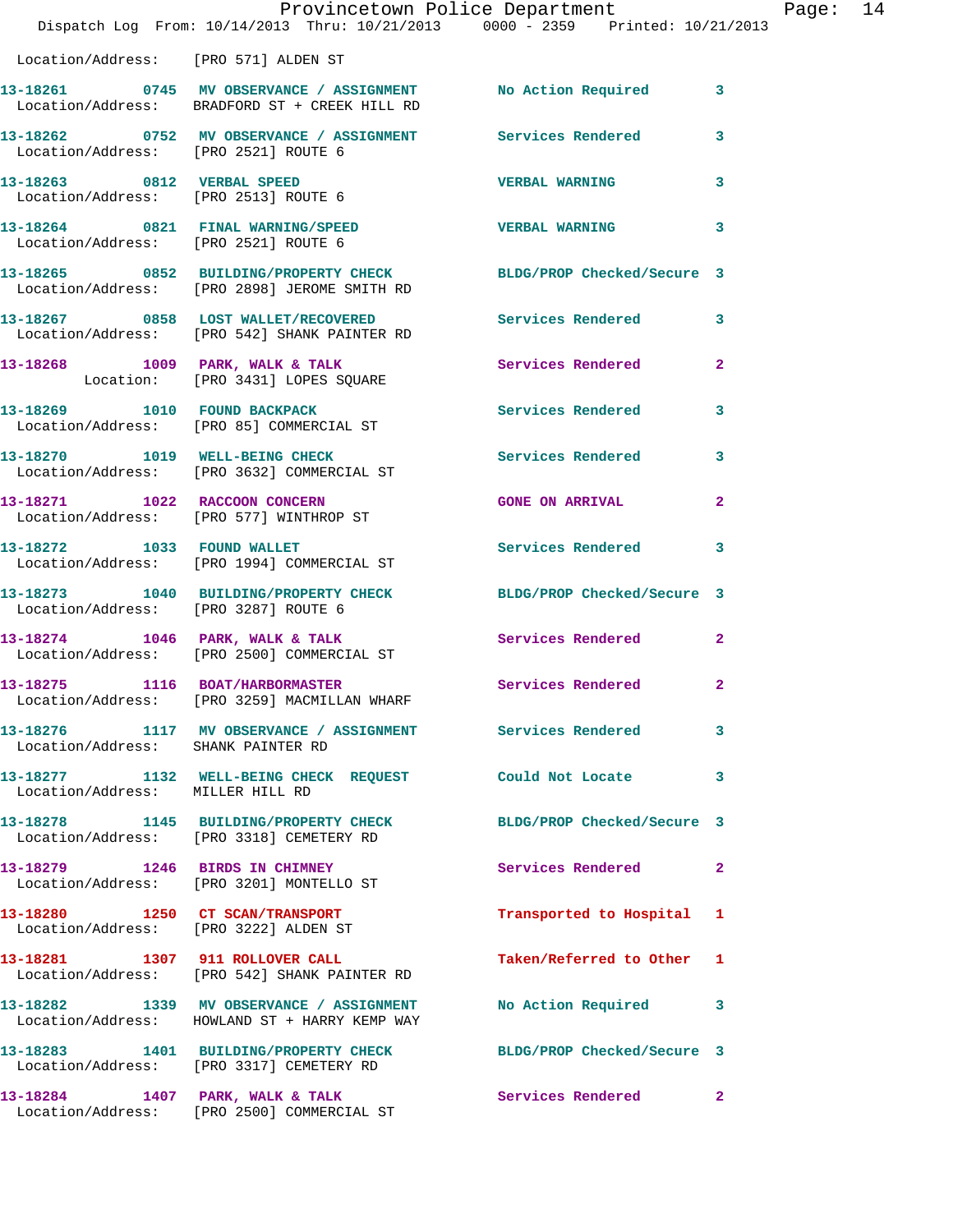|                                                          |                                                                                                               | Provincetown Police Department |              | Page: 15 |  |
|----------------------------------------------------------|---------------------------------------------------------------------------------------------------------------|--------------------------------|--------------|----------|--|
|                                                          | Dispatch Log From: 10/14/2013 Thru: 10/21/2013 0000 - 2359 Printed: 10/21/2013                                |                                |              |          |  |
|                                                          | 13-18285 1532 911 GENERAL ST Services Rendered 1<br>Location/Address: [PRO 1837] COMMERCIAL ST                |                                |              |          |  |
|                                                          | 13-18286 1543 FOUND MASS DRIVER'S LICENSE Services Rendered 3<br>Location/Address: [PRO 542] SHANK PAINTER RD |                                |              |          |  |
| 13-18287 1552 WIRES DOWN<br>Location/Address: WINSLOW ST |                                                                                                               | <b>Services Rendered</b> 2     |              |          |  |
|                                                          | 13-18288 1610 ASSIST AGENCY / MUTUAL AID Services Rendered 3<br>Location/Address: [PRO 542] SHANK PAINTER RD  |                                |              |          |  |
|                                                          | 13-18289 1648 MISSING PERSON<br>Location/Address: [PRO 3405] COMMERCIAL ST                                    | Services Rendered 1            |              |          |  |
|                                                          | 13-18290 1754 BUILDING/PROPERTY CHECK BLDG/PROP Checked/Secure 3<br>Location/Address: [PRO 306] COMMERCIAL ST |                                |              |          |  |
|                                                          | 13-18291 1841 MV COMPLAINT<br>Location/Address: [PRO 208] COMMERCIAL ST                                       | Citation/Warning Issued 2      |              |          |  |
|                                                          | 13-18293 2009 BUILDING/PROPERTY CHECK BLDG/PROP Checked/Secure 3<br>Location/Address: [PRO 3287] ROUTE 6      |                                |              |          |  |
|                                                          | 13-18294 2035 BUILDING/PROPERTY CHECK BLDG/PROP Checked/Secure 3<br>Location/Address: [PRO 16] MAYFLOWER AVE  |                                |              |          |  |
| 13-18295 2048 MV STOP                                    | Location/Address: [PRO 517] RACE POINT RD                                                                     | VERBAL WARNING 3               |              |          |  |
| Location/Address: COMMERCIAL ST                          | 13-18297 2102 ALARM - GENERAL Services Rendered                                                               |                                | $\mathbf{1}$ |          |  |
|                                                          | 13-18298 2126 MEDICAL EMERGENCY<br>Location/Address: [PRO 253] COMMERCIAL ST                                  | No Action Required 1           |              |          |  |
|                                                          | 13-18299 2130 SEIZURE<br>Location/Address: [PRO 253] COMMERCIAL ST                                            | Transported to Hospital 1      |              |          |  |
|                                                          | 13-18300 2155 FOUND DRIVER'S LICENSE<br>Location/Address: [PRO 146] COMMERCIAL ST                             | Services Rendered              | 3            |          |  |
|                                                          | 13-18301 2204 BUILDING/PROPERTY CHECK<br>Location/Address: [PRO 2206] COMMERCIAL ST                           | BLDG/PROP Checked/Secure 3     |              |          |  |
| 13-18302 2303 NOISE COMPLAINT<br>Location/Address:       | MILLER HILL RD                                                                                                | SPOKEN TO                      | 3            |          |  |
| 13-18303<br>2307                                         | <b>DISTURBANCE</b>                                                                                            | Arrest(s) Made                 | 1            |          |  |

 Location/Address: [PRO 525] COMMERCIAL ST Refer To Arrest: 13-250-AR **13-18304 2325 MV STOP VERBAL WARNING 3**  Location/Address: [TRU] SHORE RD

## **For Date: 10/20/2013 - Sunday**

| 13-18305                      | 0030 | MV STOP<br>Location/Address: BRADFORD ST + HOWLAND ST      | <b>VERBAL WARNING</b>      |   |
|-------------------------------|------|------------------------------------------------------------|----------------------------|---|
| 13-18306<br>Location/Address: | 0039 | <b>BUILDING/PROPERTY CHECK</b><br>[PRO 440] HARRY KEMP WAY | BLDG/PROP Checked/Secure 3 |   |
| 13-18307<br>Location/Address: | 0101 | <b>BUILDING/PROPERTY CHECK</b><br>[PRO 444] HIGH POLE HILL | BLDG/PROP Checked/Secure 3 |   |
| 13-18308<br>Location/Address: | 0112 | MV COMPLAINT<br>[PRO 526] RYDER ST EXT                     | Unfounded                  | 2 |
| 13-18309                      | 0120 | <b>MV OBSERVANCE</b><br><b>ASSIGNMENT</b>                  | Services Rendered          |   |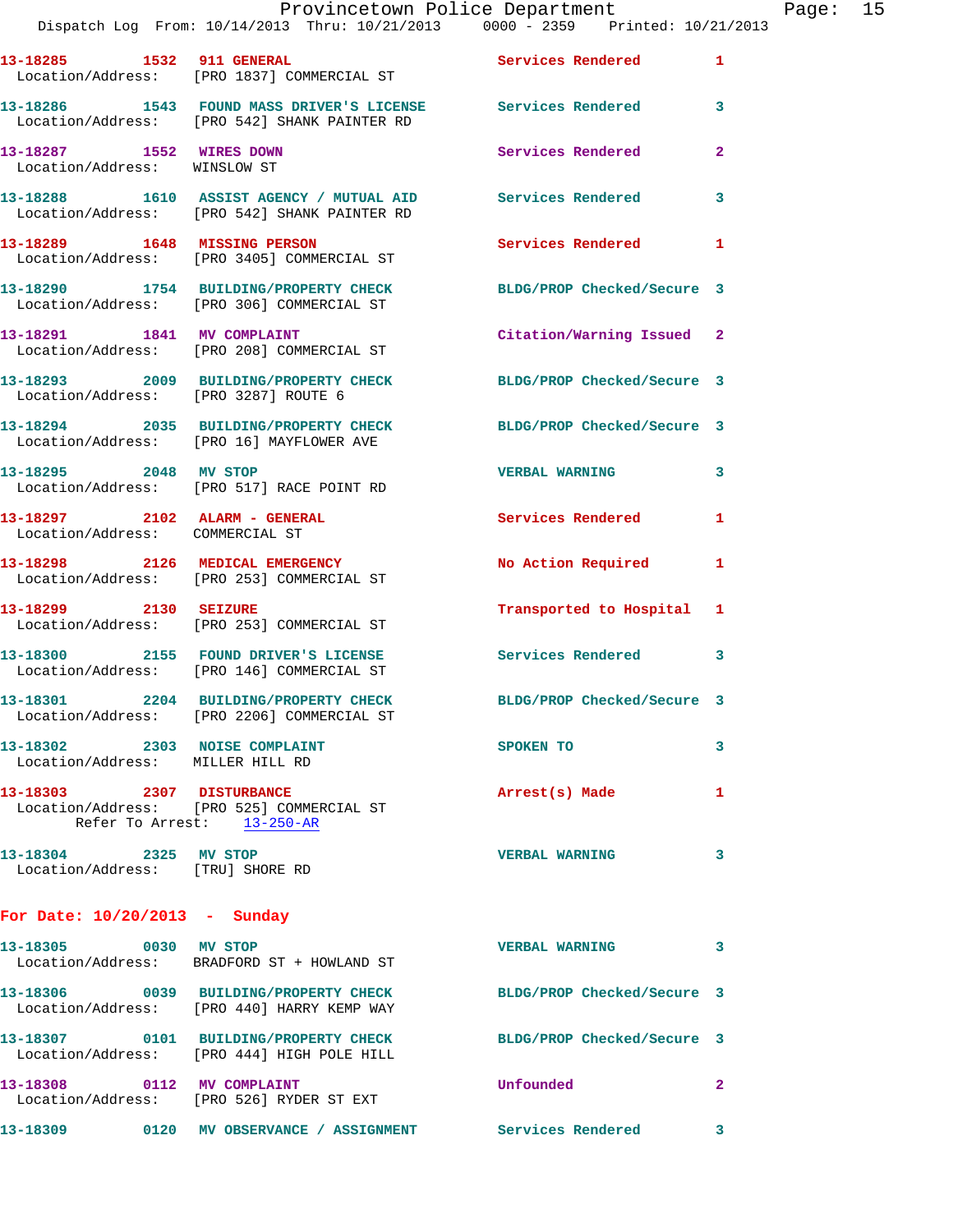|                                                     | Dispatch Log From: 10/14/2013 Thru: 10/21/2013 0000 - 2359 Printed: 10/21/2013                                      | Provincetown Police Department Page: 16 |              |    |  |
|-----------------------------------------------------|---------------------------------------------------------------------------------------------------------------------|-----------------------------------------|--------------|----|--|
|                                                     | Location/Address: BRADFORD ST + RYDER ST                                                                            |                                         |              |    |  |
|                                                     | 13-18310 0123 LOBBY TRAFFIC<br>Location/Address: [PRO 542] SHANK PAINTER RD                                         | Services Rendered 2                     |              | 15 |  |
|                                                     | 13-18311 0124 MV STOP<br>Location/Address: [PRO 37] BRADFORD ST                                                     | VERBAL WARNING 3                        |              |    |  |
|                                                     | 13-18312 0133 DISTURBANCE<br>Location/Address: [PRO 221] COMMERCIAL ST                                              | Services Rendered 1                     |              |    |  |
|                                                     | 13-18313 0140 COMPLAINT<br>Location/Address: [PRO 165] COMMERCIAL ST                                                | <b>GONE ON ARRIVAL</b>                  | 3            |    |  |
| 13-18314 0225 MV STOP                               | Location/Address: RYDER ST + BRADFORD ST                                                                            | VERBAL WARNING 3                        |              |    |  |
|                                                     | 13-18315 0234 BUILDING/PROPERTY CHECK BLDG/PROP Checked/Secure 3<br>Location/Address: [PRO 3259] MACMILLAN          |                                         |              |    |  |
| 13-18316 0254 COMPLAINT                             | Location/Address: [PRO 715] BRADFORD ST                                                                             | GONE ON ARRIVAL 3                       |              |    |  |
|                                                     | 13-18317   0312   BUILDING/PROPERTY CHECK BLDG/PROP Checked/Secure 3   Location/Address: [PRO 2543] MACMILLAN WHARF |                                         |              |    |  |
| 13-18318 0316 MV STOP<br>Refer To $P/C$ : 13-251-AR | Location/Address: [PRO 3430] COMMERCIAL ST                                                                          | Arrest(s) Made 3                        |              |    |  |
|                                                     | 13-18319 0502 BUILDING/PROPERTY CHECK BLDG/PROP Checked/Secure 3<br>Location/Address: [PRO 3030] TIN PAN ALLEY RD   |                                         |              |    |  |
|                                                     | 13-18320 0509 BUILDING/PROPERTY CHECK<br>Location/Address: [PRO 2898] JEROME SMITH RD                               | BLDG/PROP Checked/Secure 3              |              |    |  |
|                                                     | 13-18321 0612 BUILDING/PROPERTY CHECK BLDG/PROP Checked/Secure 3<br>Location/Address: [PRO 1638] COMMERCIAL ST      |                                         |              |    |  |
|                                                     | 13-18322 0718 MEDICAL EMERGENCY<br>Location/Address: [PRO 3430] COMMERCIAL ST                                       | Transported to Hospital 1               |              |    |  |
|                                                     | 13-18323 0735 BUILDING/PROPERTY CHECK<br>Location/Address: [PRO 2500] COMMERCIAL ST                                 | BLDG/PROP Checked/Secure 3              |              |    |  |
|                                                     | 13-18324 0746 BUILDING/PROPERTY CHECK BLDG/PROP Checked/Secure 3<br>Location/Address: [PRO 3318] CEMETERY RD        |                                         |              |    |  |
|                                                     | 13-18325 0759 MV OBSERVANCE / ASSIGNMENT No Action Required 3<br>Location/Address: ROUTE 6 + SNAIL RD               |                                         |              |    |  |
|                                                     | 13-18326 0806 MV STOP<br>Location/Address: ROUTE 6 + SNAIL RD                                                       | No Action Required 3                    |              |    |  |
| Location/Address: [PRO 2521] ROUTE 6                | 13-18327 0833 MV OBSERVANCE / ASSIGNMENT Services Rendered 3                                                        |                                         |              |    |  |
| 13-18328 0847 MV STOP<br>Location/Address: ROUTE 6  |                                                                                                                     | <b>VERBAL WARNING</b>                   | 3            |    |  |
|                                                     | 13-18329 0900 MV OBSERVANCE / ASSIGNMENT Services Rendered 3<br>Location/Address: [PRO 2206] COMMERCIAL ST          |                                         |              |    |  |
|                                                     | 13-18330 0945 WELL BEING CHECK<br>Location/Address: [PRO 3632] COMMERCIAL ST                                        | SPOKEN TO                               | $\mathbf{3}$ |    |  |
| 13-18331 1005 MV STOP                               | Location/Address: BRADFORD ST + STANDISH AVE                                                                        | VERBAL WARNING 3                        |              |    |  |
|                                                     | 13-18332 1018 PARK, WALK & TALK 6 Services Rendered 2<br>Location: [PRO 3431] LOPES SQUARE                          |                                         |              |    |  |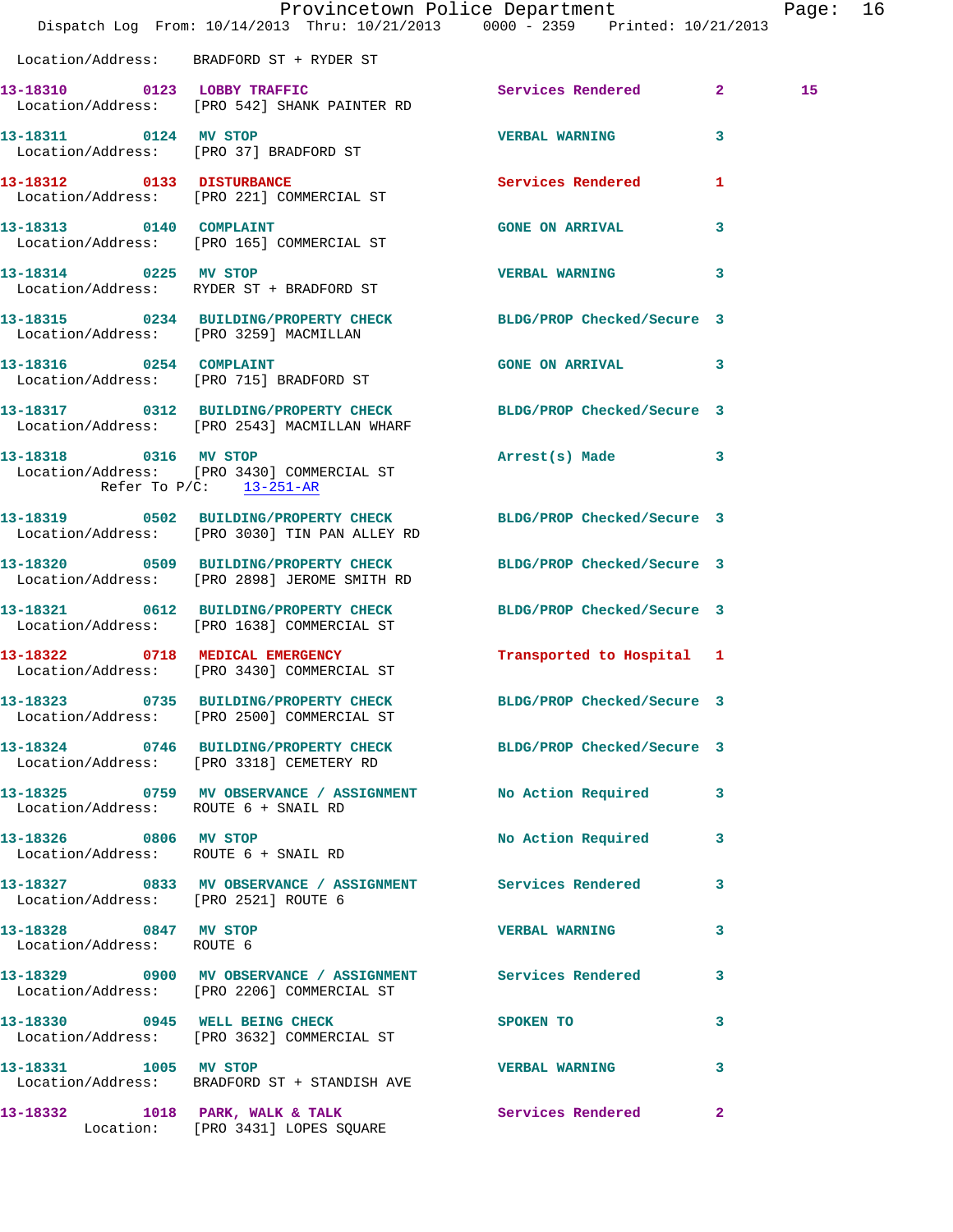Dispatch Log From: 10/14/2013 Thru: 10/21/2013 0000 - 2359 Printed: 10/21/2013

|                                        | 13-18333 1029 MV HIT & RUN<br>Location: [PRO 3431] LOPES SQUARE                                        | Services Rendered                                   | $\sim$ 2                |
|----------------------------------------|--------------------------------------------------------------------------------------------------------|-----------------------------------------------------|-------------------------|
| 13-18334 1120 BUS ESCORT               | Location/Address: [PRO 3405] COMMERCIAL ST                                                             | Services Rendered 3                                 |                         |
| Location/Address: COMMERCIAL ST        | 13-18335 1130 PARK, WALK & TALK                                                                        | <b>Services Rendered</b>                            | $\overline{2}$          |
|                                        | 13-18336 1233 FAILURE TO STOP<br>Location/Address: RYDER ST + BRADFORD ST                              | No Action Required 2                                |                         |
|                                        | 13-18337 1248 BUILDING/PROPERTY CHECK<br>Location/Address: [PRO 444] HIGH POLE HILL                    | BLDG/PROP Checked/Secure 3                          |                         |
| 13-18338 1301 VERBAL SPEED             | Location/Address: [PRO 3099] SHANK PAINTER RD                                                          | $\overline{\phantom{a}}$ 3<br><b>VERBAL WARNING</b> |                         |
|                                        | 13-18339 1307 BUILDING/PROPERTY CHECK<br>Location/Address: [PRO 2898] JEROME SMITH RD                  | BLDG/PROP Checked/Secure 3                          |                         |
| Location/Address: [PRO 2] ALDEN ST     | 13-18340 1346 BUILDING/PROPERTY CHECK                                                                  | BLDG/PROP Checked/Secure 3                          |                         |
|                                        | 13-18341 1402 PSYCH EVAL/TRANSPORT<br>Location/Address: [PRO 2757] CONWELL ST                          | Transported to Hospital 1                           |                         |
| 13-18343 1552 FOUND CAT                | Location/Address: [PRO 3449] CAPTAIN BERTIE RD                                                         | Services Rendered                                   | $\overline{2}$          |
|                                        | 13-18344 1637 MV OBSERVANCE / ASSIGNMENT Services Rendered<br>Location/Address: [PRO 2577] BRADFORD ST |                                                     | 3                       |
|                                        | 13-18345    1648 TTY TEST CALL<br>Location/Address: [PRO 542] SHANK PAINTER RD                         | Services Rendered                                   | 1                       |
|                                        | 13-18346 1651 MV STOP/VERBAL 89/9<br>Location/Address: [PRO 105] COMMERCIAL ST                         | <b>VERBAL WARNING</b>                               | 3                       |
| 13-18348 1700 HS AFTER HOURS           |                                                                                                        | <b>Services Rendered</b>                            | 3                       |
| 13-18347 1720 LOST WALLET              | Location/Address: [PRO 539] SHANK PAINTER RD                                                           | <b>Services Rendered</b>                            | $\overline{\mathbf{3}}$ |
| Location/Address: [PRO 2] ALDEN ST     | 13-18349 1739 BUILDING/PROPERTY CHECK                                                                  | BLDG/PROP Checked/Secure 3                          |                         |
|                                        | 13-18350 1803 BUILDING/PROPERTY CHECK<br>Location/Address: [PRO 530] SHANKPAINTER RD                   | BLDG/PROP Checked/Secure 3                          |                         |
| 13-18353 1810 BOAT/HARBORMASTER        | Location/Address: [PRO 854] COMMERCIAL ST                                                              | Services Rendered 2                                 |                         |
| Location/Address: [PRO 437] FREEMAN ST | 13-18351 1811 MEDICAL EMERGENCY                                                                        | Transported to Hospital 1                           |                         |
|                                        | 13-18352 1811 BUILDING/PROPERTY CHECK<br>Location/Address: [PRO 440] HARRY KEMP WAY                    | BLDG/PROP Checked/Secure 3                          |                         |
| 13-18355 1845 ASSIST CITIZEN           | Location/Address: [PRO 2622] COMMERCIAL ST                                                             | Services Rendered                                   | 3                       |
|                                        | 13-18356 1904 BUILDING/PROPERTY CHECK<br>Location/Address: [PRO 16] MAYFLOWER AVE                      | BLDG/PROP Checked/Secure 3                          |                         |
| 13-18357 1925 BAR CHECK                | Location/Address: [PRO 3443] COMMERCIAL ST                                                             | LICENSING/NO ACTION                                 | $\mathbf{2}$            |
|                                        | 13-18359 2126 BUILDING/PROPERTY CHECK<br>Location/Address: [PRO 444] HIGH POLE HILL                    | BLDG/PROP Checked/Secure 3                          |                         |